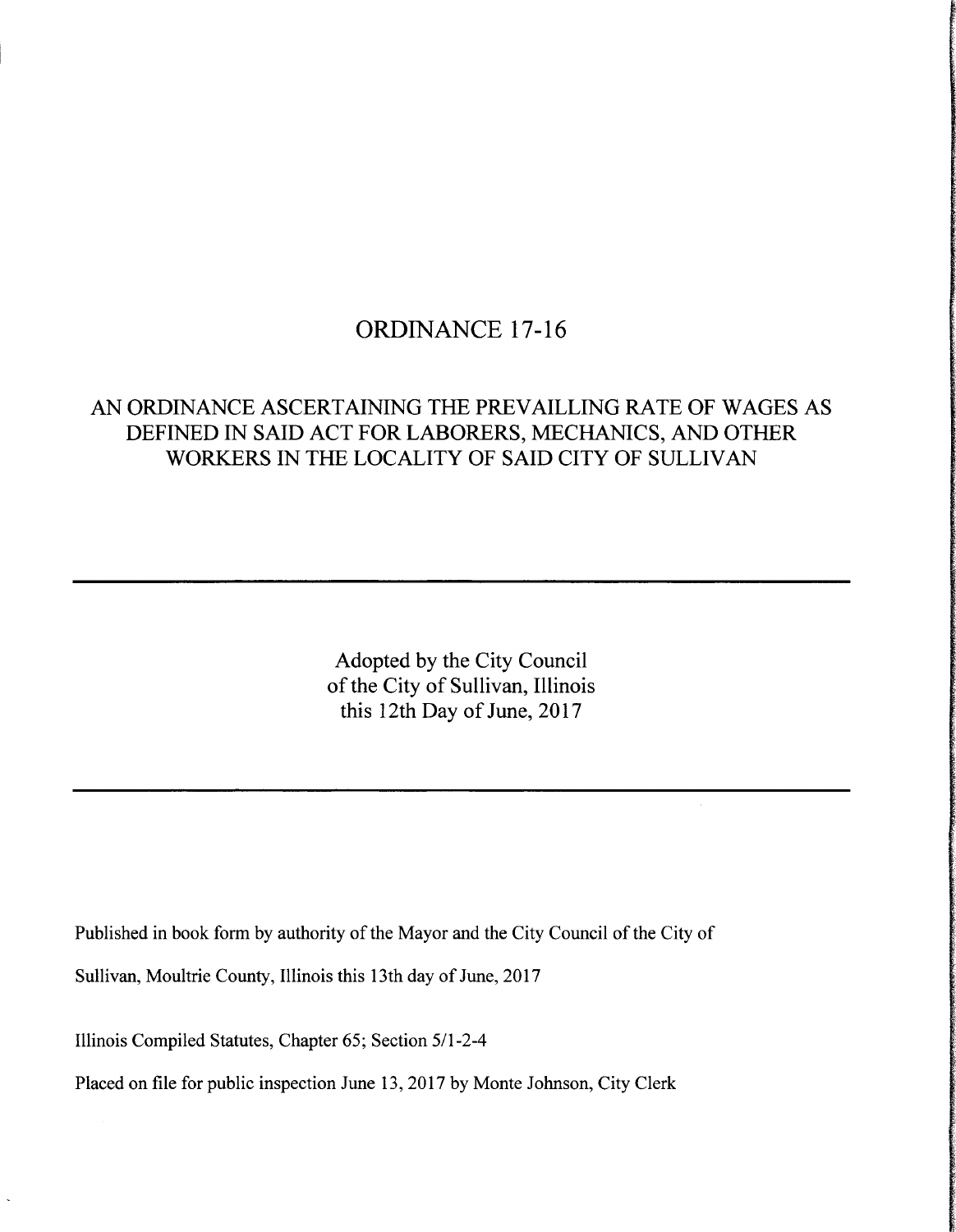#### ORDINANCE NO. 17-16

WHEREAS, the state of Illinois has enacted " An Act regulating wages of laborers, mechanics and other workers employed in any public works by the State, County, City or any public body of any political subdivision of by any one under contract for public works." Approved June 26, 1941, as amended, (ILCS 130/1 et seq. (1993), formerly Ill. Rev. Stat., Ch. 48, par 391-' et seq.)

WHEREAS, the aforesaid Act requires that the City Council of the City of Sullivan investigate and ascertain the prevailing rate of wages as defined in said Act for Laborers, mechanics, and other workers in the locality of said City of Sullivan.

### NOW THEREFORE, BE IT ORDAINED BY THE COUNCIL OF THE CITY OF SULLIVAN, MOULTRIE COUNTY, ILLINOIS;

SECTION 1: To the extent and as required by" An Act regulating wages of laborers, mechanics and other workers employed in any public works by State, County, City or any public body ofany political subdivision or by any one under contract for public works," approved June 26, 1941, as amended, the general prevailing rate of wages in this locality for laborers, mechanics and other workers engaged in construction of public works coming under the jurisdiction of the City of Sullivan is hereby ascertained to be the same as the prevailing rates of wages for construction work in Moultrie County area as determined by the Department of Labor of the State of Illinois as of June of the current year, a copy of that determination being attached hereto and incorporated herein by reference. As required by said Act, any and all revisions of the prevailing rate of wages by the Department of Labor of the State of Illinois shall supersede the Department' <sup>s</sup> June determination and apply to any and all public works construction undertaken by the City of Sullivan. The definition of any terms appearing in this Ordinance which are also used in aforesaid Act shall be the same as in said Act.

SECTION 2: Nothing herein contained shall be construed to apply said general prevailing rate of wages as herein ascertained to any work or employment except public works construction ofthe City of Sullivan to the extent required by aforesaid Act.

SECTION 3: The City Clerk shall publicly post or keep available for inspection by any interested party in the main office of the City of Sullivan this determination or any revision of such prevailing rate of wage. A copy of this determination or of the current revised determination of prevailing rate of wages then in effect shall be attached to all contract specifications.

SECTION 4: The City Clerk shall mail <sup>a</sup> copy of this determination to any employer, and to any association of employers, and to any person or association of employees who have filed their names and addresses requesting copies of any determination stating the particular rates and the particular class of workers whose wages will be affected by such rates.

SECTION 5: The City Clerk shall promptly file certificate copy of this Ordinance with the Department of Labor of the State of Illinois.

SECTION 6: This ordinance shall be known as ordinance No. 17-16.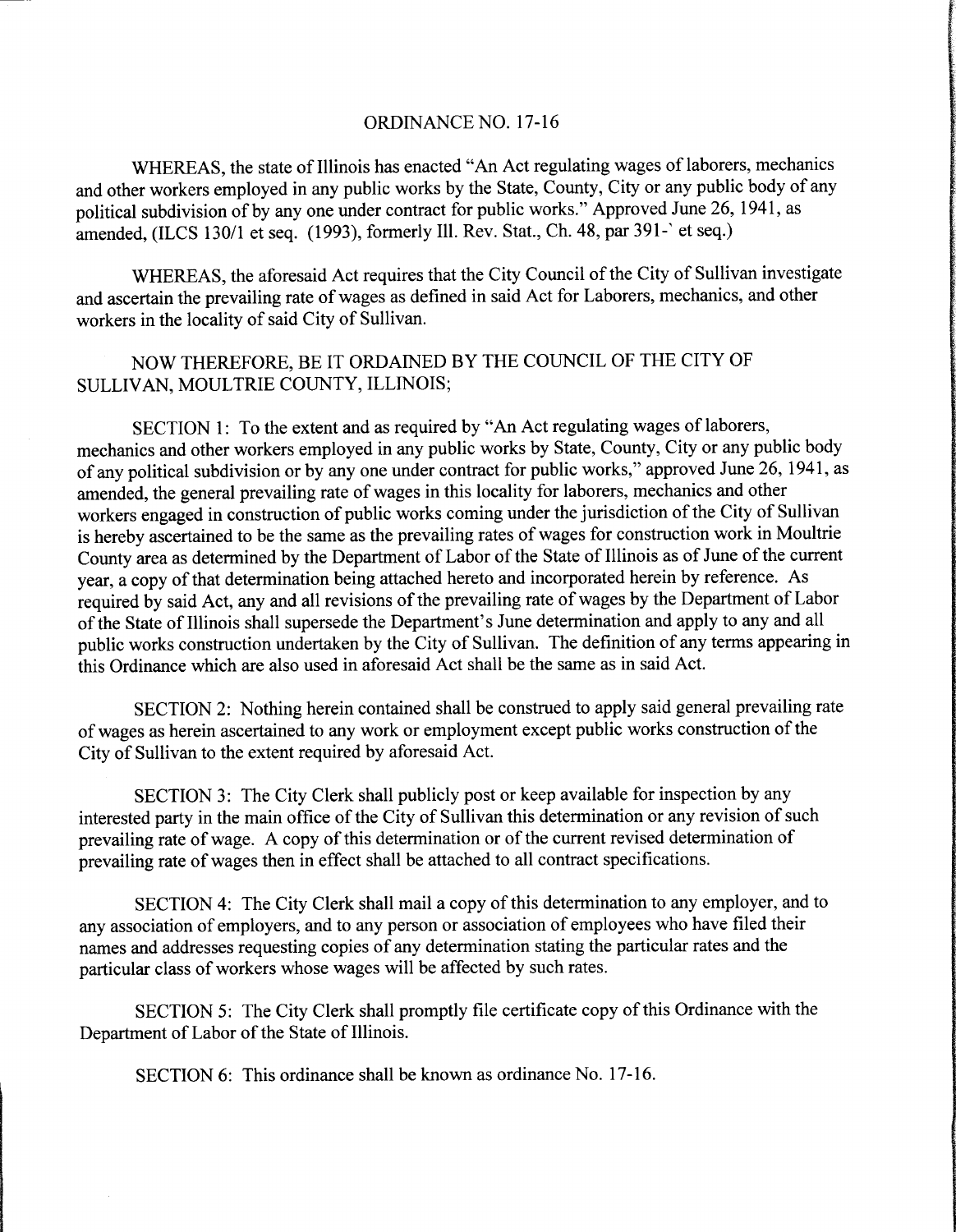This ordinance shall be in full force and effect from and after its passage, approval and publication in pamphlet form, as provided by in the Illinois Compiled Statutes, Chapter 65, Section  $5/1 - 2 - 4$ .

Passed this 12<sup>th</sup> day of June, 2017, by the City Council of the City of Sullivan, Moultrie County, Illinois, and deposited and filed in the office of the City Clerk in said City on that date.

|         | <b>AYE</b> | <b>NAY</b> | <b>ABSTAIN</b> | ABSENT | <b>CONFLICT</b> |
|---------|------------|------------|----------------|--------|-----------------|
| Short   |            |            |                |        |                 |
| Mossman |            |            |                |        |                 |
| Kirk    |            |            |                |        |                 |
| Wade    |            |            |                |        |                 |
| Risley  |            |            |                |        |                 |

Signed by the Mayor of the City of Sullivan, Moultrie County, Illinois, this 12th day of June, 2017.

and Dhart

MAYOR SULLIVAN, ILLINOIS

ATTEST:

Monte a. Johnson

MONTE JOHNSON CITY CLERK SULLIVAN, ILLINOIS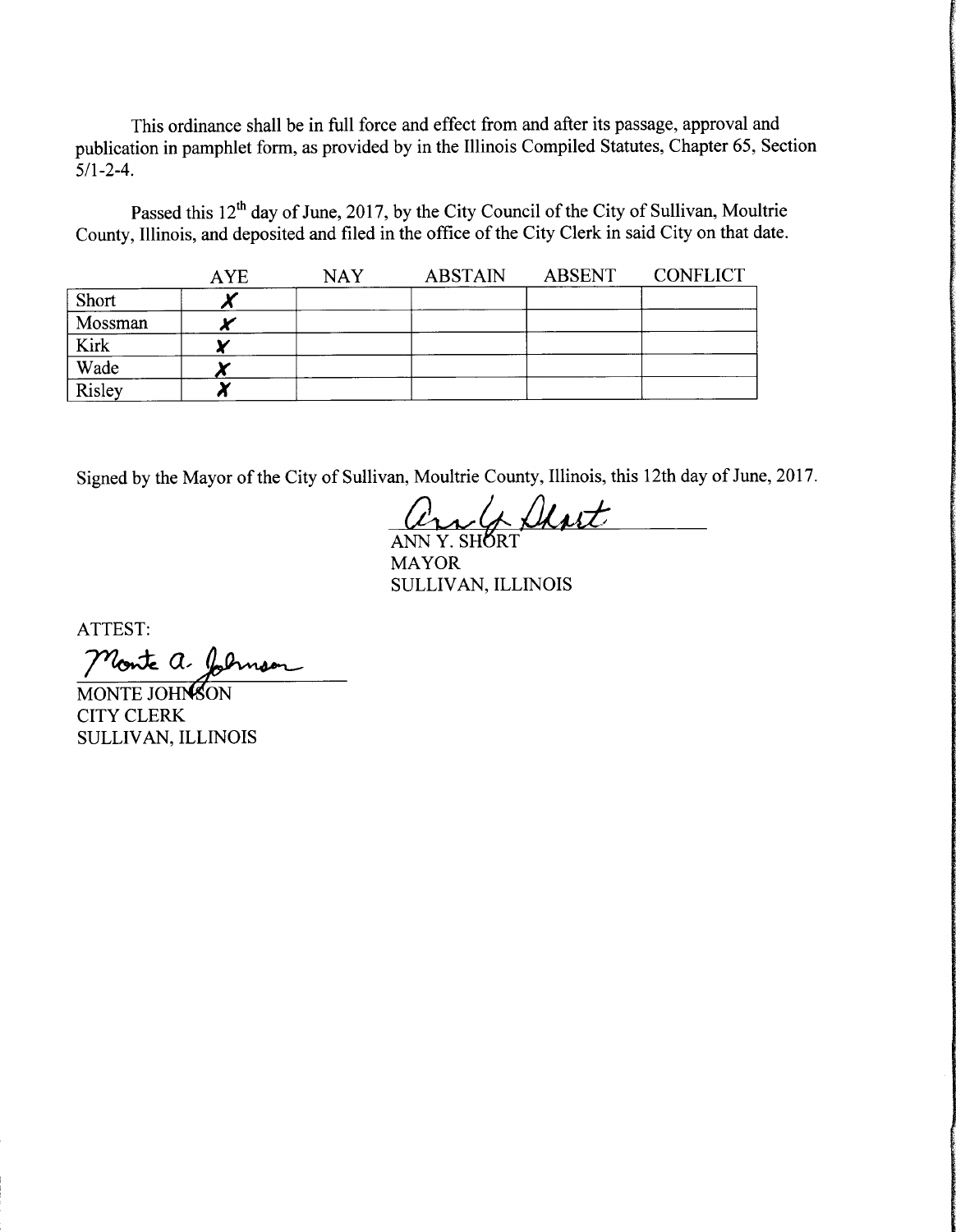#### STATE OF ILLINOIS  $\lambda$  $\mathcal{L}$ COUNTY OF MOULTRIE )

#### **CERTIFICATE**

I, Monte Johnson, certify that I am the duly appointed and acting City Clerk of the City of Sullivan, Moultrie County, Illinois.

I further certify that the foregoing is a true and correct copy of the Prevailing Wage Ordinance, Ordinance No. 17-6, as passed by the City Council of the City of Sullivan, Illinois, at a meeting held on June 12, 2017 and that said ordinance was duly passed by a yea and nay vote thereon with at least a majority of the members of the City Council having voted on the adoption and passage thereof.

I further certify that on June 12, 2017, the Corporate Authorities of said municipality passed and approved Ordinance 17-16, ascertaining the prevailing rate of wages as defined in said Act for laborers, mechanics, and other workers in the locality of said City of Sullivan, which provided by its terms that it should be published in pamphlet form.

The pamphlet form of Ordinance No. 17-16, including the Ordinance and cover sheet thereof, was prepared, and <sup>a</sup> copy of such Ordinance was posted in the City Building, commencing on June 13, 2017. Copies of such Ordinance were also available for public inspection upon request in the office of the City Clerk.

DATED at Sullivan, Moultrie County, Illinois, this 13th day of June, 2017.

Monte a formsor

Monte Johnson, City Clerk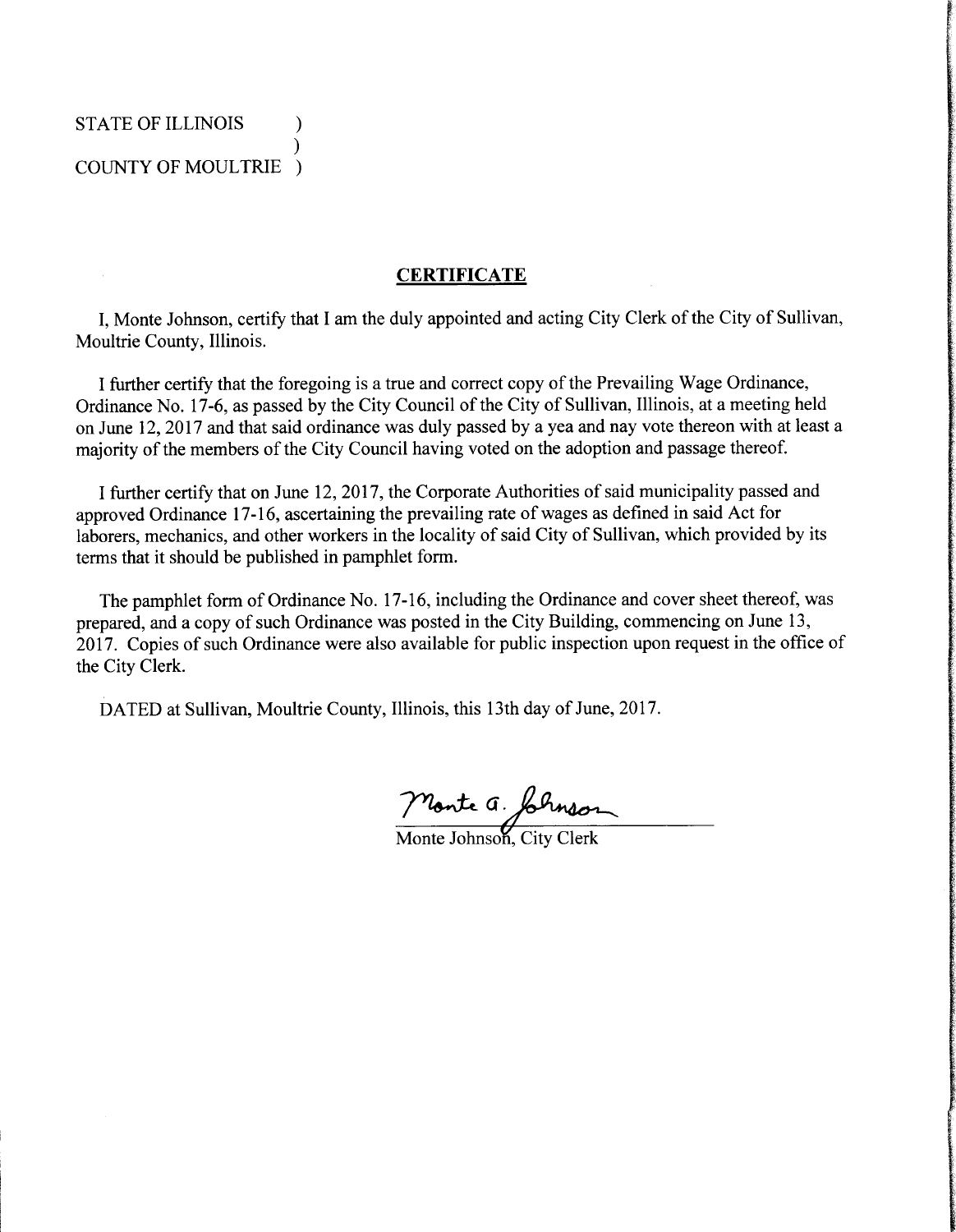schedule contains thepressing<br>the pair of the pair of the controller set of the controller set of the controller set of the controller set o<br>the controller set of the controller set of the controller set of the controller set of the control  $\overline{\phantom{a}}$  . rates required to be  $\bullet$ for work |<br>Soun<br>Coun on or  $\ddot{\phantom{a}}$ Monday, June .<br>ທີ່ on  $\blacksquare$  $\tilde{\phantom{a}}$  $\tilde{a}$ County. Pursuant to  $\bm{\infty}$  $\equiv$  $\blacksquare$  $\bar{\vec{r}}$  . bodies  $\tilde{a}$  $$ that have active  $\bullet$   $\bullet$  $\overline{\phantom{a}}$  $$ are<br>are is for  $\boldsymbol{\sigma}$  $\cdots$ and subcontractors  $\tilde{\phantom{a}}$ on  $\overline{\phantom{a}}$  ,  $\qquad \qquad$  $\overline{\phantom{a}}$  $\overline{\phantom{a}}$ of  $\ddot{\phantom{0}}$ change( if any) to rates that  $\overline{\phantom{a}}$  $$ in The  $\bullet$ of a public body to provide w. notice does not relieve contractors or  $\cdots$  subcontractors and  $\cdots$ of their of the t under  $\overline{\phantom{a}}$ waa ku mid ku mid ku mid ku mid ku mid ku mid ku mid ku mid ku mid ku mid ku mid ku mid ku mid ku mid ku mid ku mid ku mid ku mid ku mid ku mid ku mid ku mid ku mid ku mid ku mid ku mid ku mid ku mid ku mid ku mid ku mid k  $\overline{\phantom{a}}$ including the state of the state of the state of the state of the state of the state of the state of the state of the state of the state of the state of the state of the state of the state of the state of the state of the  $\ddot{\phantom{0}}$ o. to  $\overline{\mathbf{p}}$  $\overline{\phantom{a}}$ relevant <u>preval</u>  $\overline{\phantom{a}}$ in effect at  $\overline{\phantom{a}}$  $\mathbf{t}$ works. The contract of the contract of the contract of the contract of the contract of the contract of the contract of the contract of the contract of the contract of the contract of the contract of the contract of the con  $\bullet$ to  $\blacksquare$  $\ddot{\phantom{0}}$  $\overline{\mathbf{e}}$ .

Vacation

بہ

بہ

o<br>O

0. 00

 $\mathbf{\mathbf{t}}$ 

ب

4

4

0. 00

0. 00

o<br>O

0. 00

თ

9. 79

 $\frac{8}{8}$ 

7

8. 72

ه.<br>ق

0. 00

 $0.4$ 

0. 00

0. 54

0. 00

 $\frac{4}{1}$ 

0. 00

0. 29

0. 00

 $\frac{3}{2}$ 

0. 00

 $\frac{3}{2}$ 

0. 00

0. 50

0. 50

0. 52

0. 00

0. 52

0. 00

 $\frac{8}{10}$ 

1. 50

 $\overline{0}$ 

0. 00

0. 90

0. 00

0. 90

Training

This

 $-$ 

notifying

 $\bullet$ 

Prevailing the control of the control of the control of the control of the control of the control of the control of the control of the control of the control of the control of the control of the control of the control of t

Pension 3. 00 9. 50 9. 50 9. 00  $\blacktriangleleft$  $\overline{\phantom{0}}$  $\mathbf{\mathbf{r}}$  $\bar{\mathbf{r}}$ 13. 14.  $\mathbf{\mathbf{t}}$  $\sim$ Pension  $\sum_{H}$ 6. 36 6. 36 6. 36 6. 36 6. 85 6. 85 6. 30 6. 30  $\frac{2}{8}$ 7. 07 8. 60 8. 20 8. 20  $\frac{1}{8}$  $\frac{8}{8}$  $\frac{4}{8}$ OSH 2. 0 2. 0 2. 0 2. 0 2.0 2. 0 2. 0 2. 0 2. 0 2. 0 2. 0 2. 0 2.0 2. 0 2. 0 2. 0 OSA 1. 5 1. 5 1. 5 1. 5  $1.5$  $1.5$ 1. 5 1. 5 1. 5  $1.5$ 1. 5 1. 5 1. 5 1. 5 1. 5 1. 5 1. 5 1. 5 1. 5 1. 5 1. 5 1. 5 1. 5 1. 5 1. 5 1. 5 1. 5 1. 5 1. 5 1. 5  $\dot{\mathbf{z}}$ OT  $1.5$ 1. 5 Foreman Wage  $^{\circ}$  $\mathbf{\mathbf{\mathsf{H}}}$ ເກ  $^{\circ}$ 7 0 0 0 ب ማ بە بە ო თ بە 0. 00  $\mathsf{a}$ m. m  $\mathsf{a}$ ო m  $\mathsf{a}$ 3 3 ო 53. 53. m 52. ო Foreman Base<br>Nage  $\mathsf P$  $^{\circ}$ 5 ო بہ  $^{\circ}$ ن  $\sim$  $\circ$ m  $\mathbf{\mathbf{\mathbf{f}}}$ بە 8 0  $\sim$ بہ  $\mathsf{a}$ m. <u>ო</u> m m. m, m. m  $\mathsf{S}$ 2 ო  $\omega$  $\sim$ 4 m. 3  $\tilde{\phantom{a}}$  was the set of the set of the set of the set of the set of the set of the set of the set of the set of the set of the set of the set of the set of the set of the set of the set of the set of the set of the set Class  $\overline{A}$  $\frac{1}{2}$  $\sim$  $\blacktriangleleft$ Type BLD BLD BLD BLD BLD BLD HWY BLD HWY BLD BLD BLD All ₹ ₹ द Region  $\bar{a}$  $\overline{\overline{\mathbf{z}}}$  $\bar{a}$  $\overline{a}$  $\bar{z}$  $\bar{z}$  $\bar{z}$  $\bar{z}$  $\bar{a}$  $\bar{z}$ GEN S z<br>Missis<br>Generalist All All All All MOULTRIE COUNTY<br>PREVAILING WAGE CEMENT MASON ELECTRIC PWR<br>GRNDMAN LINEMAN<br>ELECTRICIAN  $\overline{\phantom{a}}$ CARPENTER<br>CARPENTER te and the second second second second second second second second second second second second second second second second second second second second second second second second second second second second second second s  $-$ EQMT en en de la posta de la posta de la posta de la posta de la posta de la posta de la posta de la posta de la posta de la posta de la posta de la posta de la posta de la posta de la posta de la posta de la posta de la posta  $\tilde{\phantom{a}}$ ہر جاتا v,  $\delta$ ិ  $\tilde{\phantom{a}}$  $\tilde{\phantom{a}}$  $\tilde{\phantom{a}}$ MASON MASON ա թ PWR  $\tilde{5}$ TILE EFFECTIVE CONTINUES IN THE RESIDENCE OF REAL PROPERTY. te and the second second the second second terms of the second second terms of the second second terms of the s ᆸ - 급 CARPENTER  $\equiv$ BOILERMAKER BRICK  $\tilde{\phantom{a}}$ CEMENT  $\epsilon$  – a – ASBESTOS ASBESTOS ASBESTOS ELECTRIC ELECTRIC **CERAMIC CERAMIC CERAMIC CERAMIC CERAMIC CERAMIC CERAMIC CERAMIC CERAMIC CERAMIC CERAMIC CERAMIC CERAMIC CERAMIC CER** ELECTRONIC RATES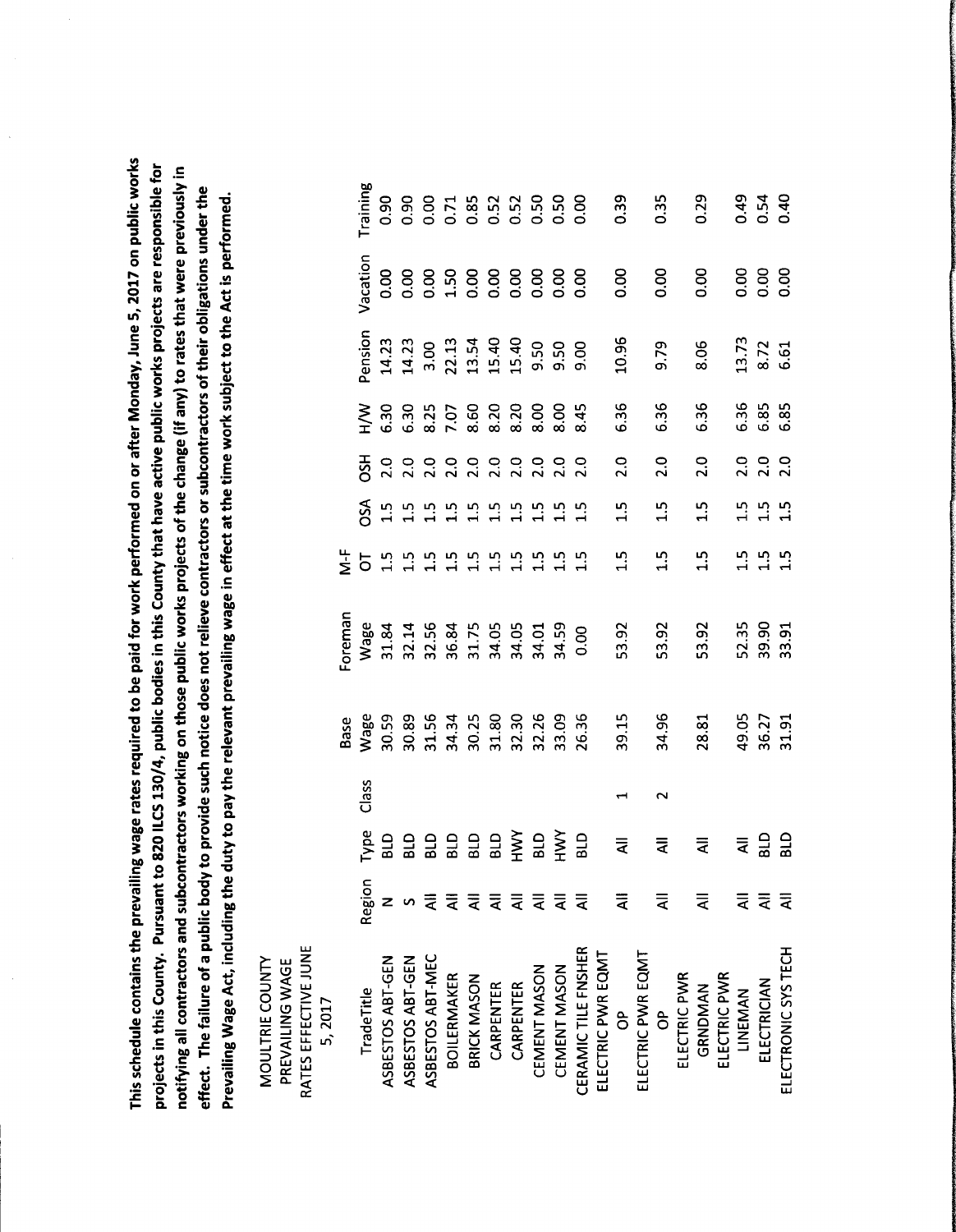| <b>ELEVATOR</b>    |                                    |                                                                                                                                                                                                                                                                                                                   |  |  |  |  |  |
|--------------------|------------------------------------|-------------------------------------------------------------------------------------------------------------------------------------------------------------------------------------------------------------------------------------------------------------------------------------------------------------------|--|--|--|--|--|
| CONSTRUCTOR        | ₹                                  |                                                                                                                                                                                                                                                                                                                   |  |  |  |  |  |
| FENCE ERECTOR      | $\bar{a}$                          |                                                                                                                                                                                                                                                                                                                   |  |  |  |  |  |
| <b>GLAZIER</b>     | $\bar{a}$                          |                                                                                                                                                                                                                                                                                                                   |  |  |  |  |  |
| HT/FROST INSULATOR | $\bar{a}$                          |                                                                                                                                                                                                                                                                                                                   |  |  |  |  |  |
| <b>IRON WORKER</b> | $\bar{a}$                          |                                                                                                                                                                                                                                                                                                                   |  |  |  |  |  |
| LABORER            | $\bar{a}$                          |                                                                                                                                                                                                                                                                                                                   |  |  |  |  |  |
| LABORER            | z                                  |                                                                                                                                                                                                                                                                                                                   |  |  |  |  |  |
| LABORER            | $\mathbf{v}$                       |                                                                                                                                                                                                                                                                                                                   |  |  |  |  |  |
| <b>LATHER</b>      | ₹                                  |                                                                                                                                                                                                                                                                                                                   |  |  |  |  |  |
| <b>MACHINIST</b>   | $\bar{a}$                          |                                                                                                                                                                                                                                                                                                                   |  |  |  |  |  |
| MARBLE FINISHERS   | $\bar{a}$                          |                                                                                                                                                                                                                                                                                                                   |  |  |  |  |  |
| MARBLE MASON       | $\bar{\bar{\mathbf{z}}}$           |                                                                                                                                                                                                                                                                                                                   |  |  |  |  |  |
| MILLWRIGHT         | ₹                                  |                                                                                                                                                                                                                                                                                                                   |  |  |  |  |  |
| MILLWRIGHT         | ₹                                  |                                                                                                                                                                                                                                                                                                                   |  |  |  |  |  |
| OPERATING ENGINEER | $\bar{a}$                          | $2\pm\frac{1}{2}$ $3\pm\frac{1}{2}$ $4\pm\frac{1}{2}$ $5\pm\frac{1}{2}$ $3\pm\frac{1}{2}$ $5\pm\frac{1}{2}$ $5\pm\frac{1}{2}$ $5\pm\frac{1}{2}$ $5\pm\frac{1}{2}$ $5\pm\frac{1}{2}$ $5\pm\frac{1}{2}$ $5\pm\frac{1}{2}$ $5\pm\frac{1}{2}$ $5\pm\frac{1}{2}$ $5\pm\frac{1}{2}$ $5\pm\frac{1}{2}$ $5\pm\frac{1}{2}$ |  |  |  |  |  |
| OPERATING ENGINEER | $\bar{a}$                          |                                                                                                                                                                                                                                                                                                                   |  |  |  |  |  |
| OPERATING ENGINEER | $\bar{z}$                          |                                                                                                                                                                                                                                                                                                                   |  |  |  |  |  |
| <b>PAINTER</b>     | $\overline{\overline{\mathbf{z}}}$ |                                                                                                                                                                                                                                                                                                                   |  |  |  |  |  |
| PAINTER OVER 30FT  | $\bar{a}$                          |                                                                                                                                                                                                                                                                                                                   |  |  |  |  |  |
| PAINTER PWR EQMT   | $\bar{a}$                          |                                                                                                                                                                                                                                                                                                                   |  |  |  |  |  |
| PILEDRIVER         | $\bar{a}$                          |                                                                                                                                                                                                                                                                                                                   |  |  |  |  |  |
| PILEDRIVER         | $\bar{z}$                          |                                                                                                                                                                                                                                                                                                                   |  |  |  |  |  |
| PIPEFITTER         | $\bar{\bar{\mathbf{z}}}$           |                                                                                                                                                                                                                                                                                                                   |  |  |  |  |  |
| PLASTERER          | $\bar{a}$                          |                                                                                                                                                                                                                                                                                                                   |  |  |  |  |  |
| PLUMBER            | $\bar{a}$                          |                                                                                                                                                                                                                                                                                                                   |  |  |  |  |  |
| <b>ROOFER</b>      | $\bar{a}$                          |                                                                                                                                                                                                                                                                                                                   |  |  |  |  |  |
| SHEETMETAL WORKER  | ₹                                  |                                                                                                                                                                                                                                                                                                                   |  |  |  |  |  |
| SPRINKLER FITTER   | $\bar{a}$                          |                                                                                                                                                                                                                                                                                                                   |  |  |  |  |  |
| STONE MASON        | ₹                                  |                                                                                                                                                                                                                                                                                                                   |  |  |  |  |  |
| TERRAZZO FINISHER  | ₹                                  |                                                                                                                                                                                                                                                                                                                   |  |  |  |  |  |
| TERRAZZO MASON     | ₹                                  |                                                                                                                                                                                                                                                                                                                   |  |  |  |  |  |
|                    |                                    |                                                                                                                                                                                                                                                                                                                   |  |  |  |  |  |

 $\ddot{\phantom{0}}$ 

 $\hat{\mathcal{A}}$ 

 $\frac{1}{2}$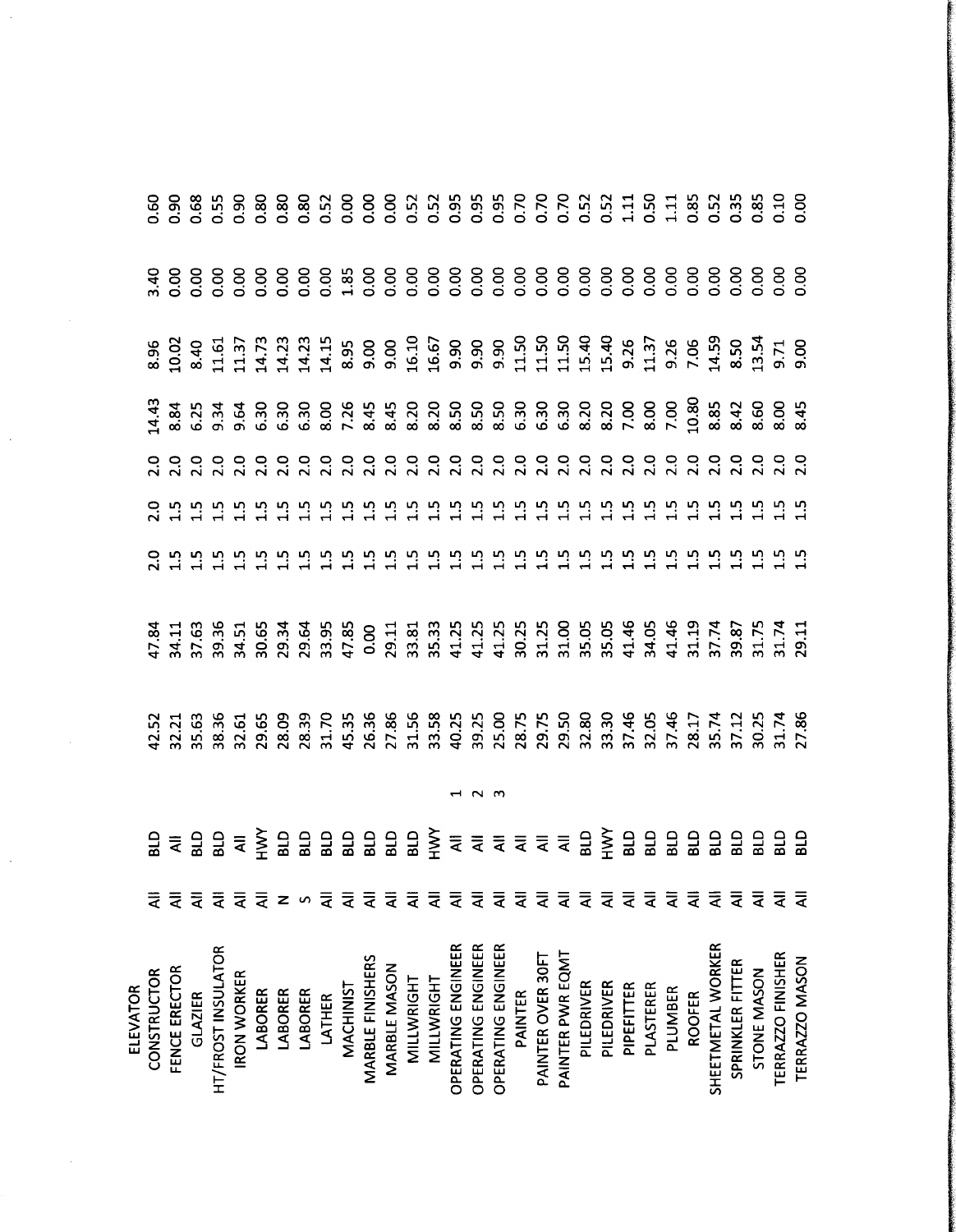|            | 22222222222222222                                                                                                                                                                                                               |              |              |                    |                     |                                                                   |              |              |                     |              |              |              |                     |                     |              |                     |                 |              |                     |                     |                     |                    |
|------------|---------------------------------------------------------------------------------------------------------------------------------------------------------------------------------------------------------------------------------|--------------|--------------|--------------------|---------------------|-------------------------------------------------------------------|--------------|--------------|---------------------|--------------|--------------|--------------|---------------------|---------------------|--------------|---------------------|-----------------|--------------|---------------------|---------------------|---------------------|--------------------|
|            |                                                                                                                                                                                                                                 |              |              |                    |                     |                                                                   |              |              |                     |              |              |              |                     |                     |              |                     |                 |              |                     |                     |                     |                    |
|            | 8, 11 12 12 13 13 14 15 16 16 16 17 17 17 17 17 17 18 17 18 17 17 17 18 18 18 18 19 10 11 11 11 11 11 11 11 11<br>12 12 12 12 12 12 12 13 13 13 13 13 14 15 16 17 17 17 17 17 18 17 18 17 18 17 18 17 18 17 18 17 18 17 18 17 1 |              |              |                    |                     |                                                                   |              |              |                     |              |              |              |                     |                     |              |                     |                 |              |                     |                     |                     |                    |
|            |                                                                                                                                                                                                                                 |              |              |                    |                     |                                                                   |              |              |                     |              |              |              |                     |                     |              |                     |                 |              |                     |                     |                     |                    |
|            |                                                                                                                                                                                                                                 |              |              |                    |                     |                                                                   |              |              |                     |              |              |              |                     |                     |              |                     |                 |              |                     |                     |                     |                    |
|            |                                                                                                                                                                                                                                 |              |              |                    |                     |                                                                   |              |              |                     |              |              |              |                     |                     |              |                     |                 |              |                     |                     |                     |                    |
|            | द द                                                                                                                                                                                                                             | $\geq$       | $\geq$       | $\geqq$            |                     | $\begin{array}{c} 2 \geq 3 \geq 3 \\ 2 \geq 2 \geq 2 \end{array}$ |              |              |                     | $\geq$       | $\geqq$      |              |                     |                     |              |                     | <b>RRRRRRRR</b> |              |                     | <b>32</b><br>55     |                     | $\bar{z}$          |
| TILE LAYER | TILE MASON                                                                                                                                                                                                                      | TRUCK DRIVER | TRUCK DRIVER | <b>RUCK DRIVER</b> | <b>TRUCK DRIVER</b> | TRUCK DRIVER                                                      | TRUCK DRIVER | TRUCK DRIVER | <b>TRUCK DRIVER</b> | TRUCK DRIVER | TRUCK DRIVER | TRUCK DRIVER | <b>TRUCK DRIVER</b> | <b>TRUCK DRIVER</b> | TRUCK DRIVER | <b>TRUCK DRIVER</b> | TRUCK DRIVER    | TRUCK DRIVER | <b>TRUCK DRIVER</b> | <b>TRUCK DRIVER</b> | <b>TRUCK DRIVER</b> | <b>TUCKPOINTER</b> |

 $\frac{1}{2}$ 

 $\frac{1}{2}$ 

Explanations MOULTRIE COUNTY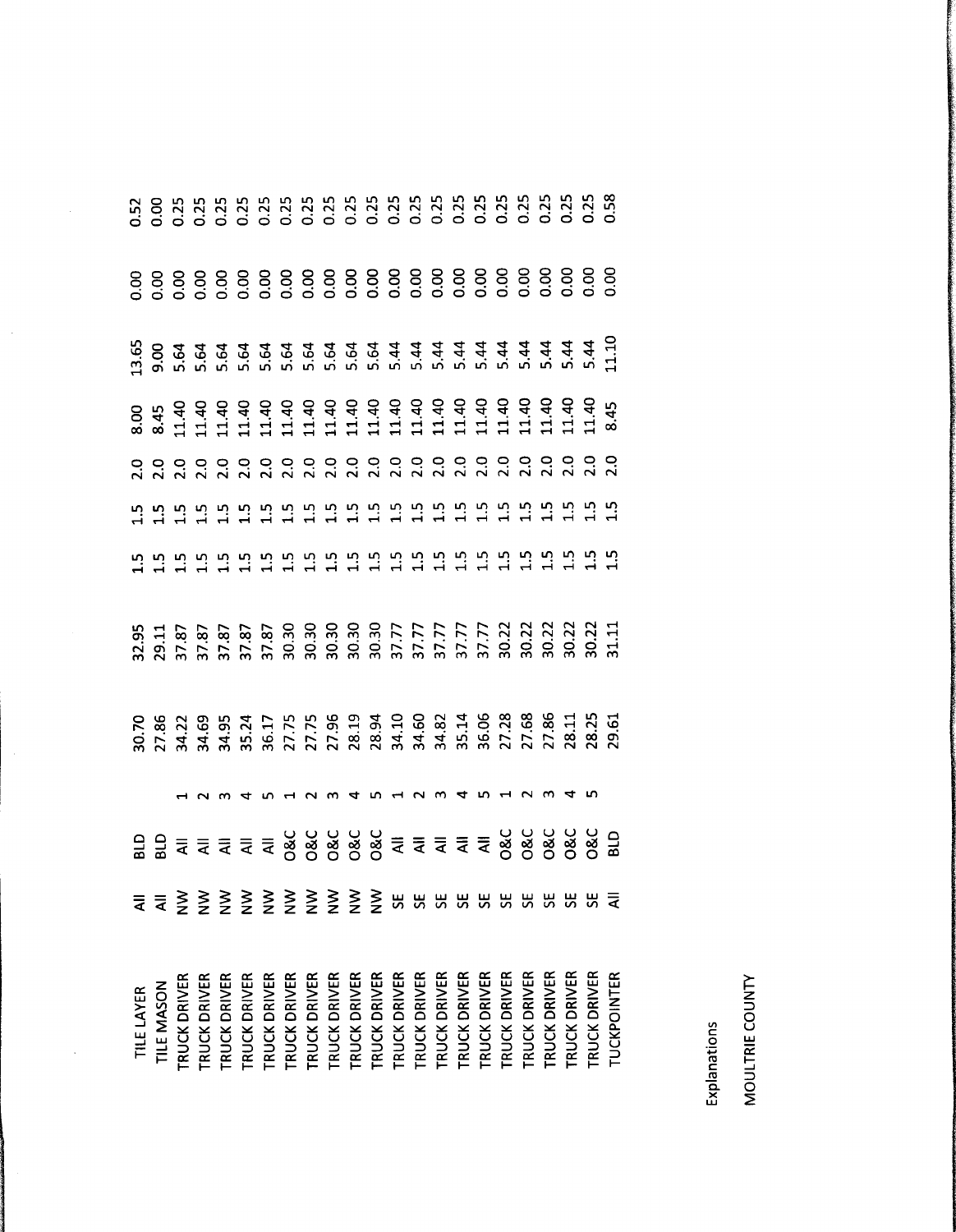NORTHWEST)-  $\blacksquare$  $\overline{\phantom{a}}$ of  $\overline{\phantom{a}}$  $\overline{\phantom{a}}$  $\overline{\phantom{a}}$ and  $\overline{\phantom{a}}$ froma  $=$ between Pierson  $\bullet$  . Piatt  $\overline{\phantom{a}}$ and  $\propto$ —  $\tilde{\phantom{a}}$ on to  $\overline{\phantom{a}}$ Okaw River following  $\overline{\phantom{a}}$ river to the I<br>Spa Road ( Shelby to  $\overline{\phantom{a}}$  $\tilde{\phantom{a}}$  $\overline{\phantom{a}}$  $\equiv$ <u>Includes</u> PILEDRIVERS,  $\overline{\phantom{a}}$ LATHERS).

 $\tilde{\phantom{a}}$ 

CARPENTERS(

LABORERS( SOUTH) v, of Route  $\blacksquare$ including ᢐ of  $\overline{\phantom{a}}$  $\cup$ of

Sullivan. TRUCK DRIVERS (  $\blacksquare$ Southeast of a line  $\leftarrow$  $\overline{\phantom{a}}$ northeast control in the control of the control of the control of the control of the control of the control of  $\sim$  $\overline{5}$ inasouthwesterly direction and the contract of the contract of the contract of the contract of the contract of the contract of the contract of the contract of the contract of the contract of the contract of the contract of the contract of to  $\overline{\phantom{a}}$  $\overline{\phantom{a}}$  $\overline{\phantom{a}}$ such line<br>trieon to Findlay  $\Xi$  $\overline{\phantom{a}}$ intersects  $\overline{\phantom{a}}$  $-$ Shelby Counties line.

The  $\tau$  and  $\tau$ list  $\bar{s}$  o as  $\overline{f}$  $\overline{\phantom{a}}$ for  $\overline{\phantom{a}}$  $\overline{\phantom{a}}$  and  $\overline{\phantom{a}}$ rates  $\frac{1}{5}$ for works. The contract of the contract of the contract of the contract of the contract of the contract of the contract of the contract of the contract of the contract of the contract of the contract of the contract of the con performed  $\sim$  $\epsilon$  $\overline{\phantom{a}}$  $\Box$  $\overline{\phantom{a}}$  $\overline{\phantom{a}}$ Fourth of  $\overline{\phantom{a}}$  $\overline{\phantom{a}}$ Day,<br>e class  $\overline{\phantom{0}}$ Christmas  $\Box$ and  $\overline{\phantom{a}}$  $\tilde{a}$ classifications/ counties. Generally,  $\bm{\sigma}$ of these holidays are a constant of the constant of the constant of the constant of the constant of the constant of the constant of the constant of the constant of the constant of the constant of the constant of the constant of the which is a property of the contract of the contract of the contract of the contract of the contract of the contract of the contract of the contract of the contract of the contract of the contract of the contract of the con تنه ona Sunday  $\overline{a}$ on  $\overline{\phantom{a}}$  $\tau$ 

 $\mathcal{L}$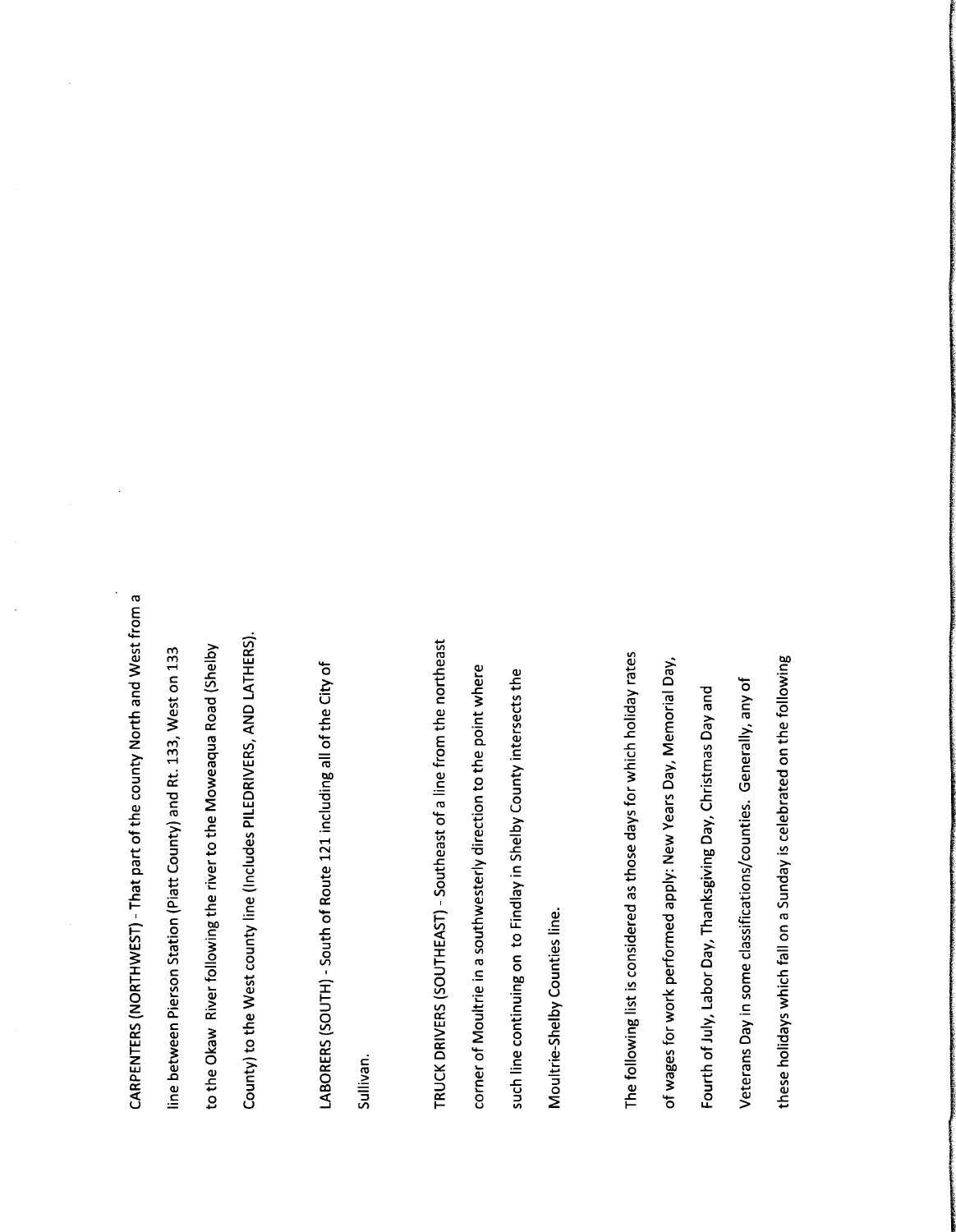This  $\overline{ }$ makes  $\tilde{\phantom{a}}$  $\qquad \qquad$ on  $\overline{\phantom{a}}$ Monday payable to be a payable of the second contract of the second contract of the second contract of the second contract of the second contract of the second contract of the second contract of the second contract of the second at  $\overline{\phantom{a}}$ overtime rate in the control of the control of the control of the control of the control of the control of the control of the control of the control of the control of the control of the control of the control of the control of the for  $\overline{\phantom{a}}$  and  $\overline{\phantom{a}}$  $\overline{\mathbf{r}}$ Common  $\qquad \qquad$ ina given may alter  $\overline{\phantom{a}}$  $\overline{\phantom{a}}$  $\bar{5}$ If in  $\epsilon$ please  $\overline{\phantom{a}}$ 

Monday.

appropriate

 $\equiv$ 

<sub>check</sub>

 $\tilde{\phantom{a}}$ 

 $\mathsf{\bm{u}}$ and chip resealing(  $\overline{O}_4$  $\bar{\mathbb{Q}}$  . the<br>d<br>pd of road  $\overline{\phantom{a}}$ and  $\overline{\phantom{a}}$ asphalt to  $\tilde{\phantom{a}}$ an existing road  $\cdots$ followed  $\overline{\mathbf{c}}$ ö, chips or  $\sim$  $\bar{e}$  $\cdots$ and to  $\overline{\phantom{a}}$ 

application subsequent

rolling

 $\bar{5}$ 

v,

 $\cdot$   $\cdot$ 

# $\mathbf \omega$ CLASSES

EXPLANATION

GENERALremoval  $\ddot{\bar{5}}$  $\blacksquare$ and hazardous diameter diameter diameter diameter diameter diameter diameter diameter diameter diameter diameter d<br>Haratta diameter diameter diameter diameter diameter diameter diameter diameter diameter diameter diameter dia materials  $\leftarrow$  $\bm{\sigma}$  $\sim$ ina building, including  $$ systems  $\mathcal{L}$  where  $\mathcal{L}$ those  $\cdot$  systems that  $\cdot$ are to م removed. This includes  $\overline{\phantom{0}}$ removal of asbestos materials/ mold  $\ddotsc$ h<del>azar</del>dous community and the second community of the second community of the second community of the second community of the second community of the second community of the second community of the second community of the materials are all the contracts of the contracts of the contracts of the contracts of the contracts of the contracts of the contracts of the contracts of the contracts of the contracts of the contracts of the contracts of  $\leftarrow$ duction and the state of the state of the state of the state of the state of the state of the state of the state of the state of the state of the state of the state of the state of the state of the state of the state of th or pipes in a l  $\tilde{\phantom{a}}$  $\overline{\phantom{a}}$ building the second control in the second control in the second control in the second control in the second control in the second control in the second control in the second control in the second control in the second cont is to be demolished at  $\overline{\phantom{a}}$  $\overline{\phantom{a}}$ or at some **c**  $\overline{\phantom{a}}$ date.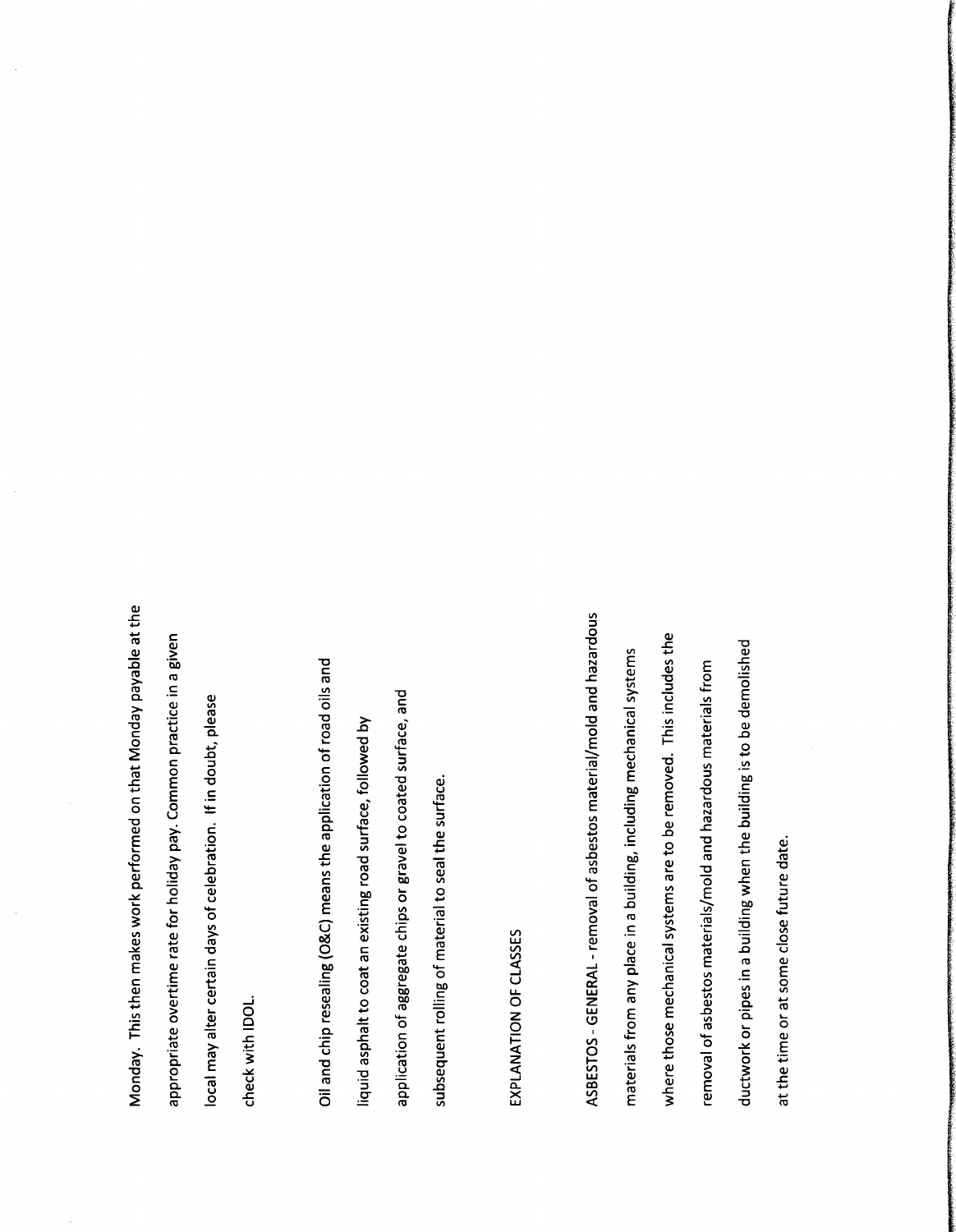removal of asbestos  $$ from mechanical v, as  $\overline{\phantom{a}}$  $\overline{\phantom{a}}$ and boilers, where the contract of the contract of the contract of the contract of the contract of the contract of the contract of the contract of the contract of the contract of the contract of the contract of the contract of the cont  $\overline{\phantom{a}}$ mechanical

systems are to remain.

 $\cdot$   $\cdot$ 

**CERAMIC CERAMIC CERAMIC CERAMIC CERAMIC CERAMIC CERAMIC CERAMIC CERAMIC CERAMIC CERAMIC CERAMIC CERAMIC CERAMIC CER** TILE  $-$ MARBLE FINISHER, TERRAZZO E ELECTRONICO E ELECTRONICO E ELECTRONICO E ELECTRONICO E ELECTRONICO E ELECTRONICO E ELECTRONICO E ELECTRONICO E ELECTRONICO E ELECTRONICO E ELECTRONICO E ELECTRONICO E ELECTRONICO E ELECTRONICO E ELECTRONICO E E FINISHER COMPANY OF THE COMPANY OF THE COMPANY OF THE COMPANY OF THE COMPANY OF THE COMPANY OF THE COMPANY OF

Assisting, helping ors<br>S  $\overline{\phantom{a}}$  $\overline{\phantom{a}}$ marble and  $\tau$ mechanic p<br>p<br>p<br>d  $\overline{\phantom{a}}$  $\overline{\phantom{a}}$  . The state  $\overline{\phantom{a}}$  $\ddotsc$ traditional work a<br>ark co required the contract of the contract of the contract of the contract of the contract of the contract of the contract of the contract of the contract of the contract of the contract of the contract of the contract of the c .<br>با ھ  $\overline{\phantom{a}}$  $\overline{\phantom{a}}$ installation of  $\overline{\phantom{a}}$ w. <u>covered</u> 트 v, crafts. The  $\overline{\phantom{a}}$  $\sim$  $\overline{a}$ for naming  $\overline{\phantom{a}}$ classification in the contraction of the contraction of the contraction of the contraction of the contraction of the contraction of the contraction of the contraction of the contraction of the contraction of the contractio only and is in no lie Vew<br>I e Vew  $\circ$  $\overline{\phantom{a}}$  $\overline{\phantom{a}}$ handled. The contract of the contract of the contract of the contract of the contract of the contract of the contract of the contract of the contract of the contract of the contract of the contract of the contract of the c  $\sim$  $\overline{\phantom{a}}$ into consideration in the construction of the construction of the construction of the construction of the construction of the construction of the construction of the construction of the construction of the construction of the c  $\overline{\phantom{0}}$ hard and distribution of the set of the set of the set of the set of the set of the set of the set of the set of the set of the set of the set of the set of the set of the set of the set of the set of the set of the set of  $\overline{\phantom{a}}$ 

SYSTEMS TECHNICIAN

ELECTRONIC

Installation,  $\cdot$  . The set of  $\cdot$ and maintenance of  $\tilde{=}$ voltage systems  $\overline{\phantom{a}}$ <u>utilizes and the set of the set of the set of the set of the set of the set of the set of the set of the set of the set of the set of the set of the set of the set of the set of the set of the set of the set of the set of</u>  $\overline{\phantom{a}}$ t<del>ransmission</del>  $\mathbf u$ or transference  $\frac{1}{5}$ sound, vision,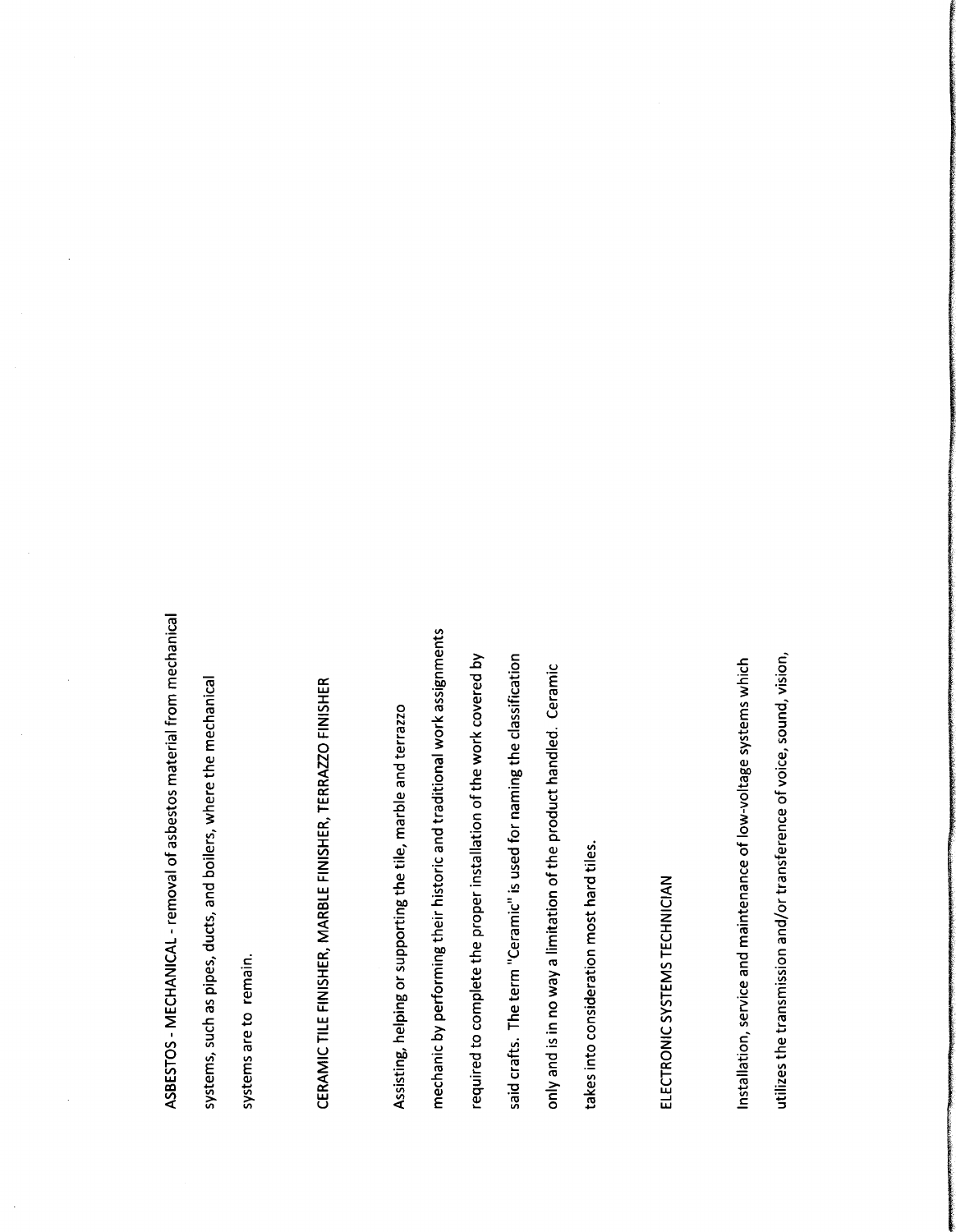or  $\overline{\phantom{a}}$  $\overline{b}$ education, security and for  $\overline{\phantom{a}}$ following: ت<br>منابع and foreground music, intercom and t<br>and interconnect, field  $p$ inventory control  $\cdot$   $\cdot$ microwave  $\overline{\phantom{0}}$  $$ multiplex, radio  $\overline{\phantom{a}}$ school, intercom and sound burga kacamatan ing kacamatan ing kacamatan ing kacamatan ing kacamatan ing kacamatan ing kacamatan ing kacama and  $\geq$ voltage master  $\overline{\phantom{a}}$ systems.

 $\overline{\phantom{a}}$ 

background/ and the second second second second second second second second second second second second second second second second second second second second second second second second second second second second second

alarms

Exclude the control of the control of the control of the control of the control of the control of the control of the control of the control of the control of the control of the control of the control of the control of the  $\leftarrow$  $\blacksquare$ classification in the contract of the contract of the contract of the contract of the contract of the contract of the contract of the contract of the contract of the contract of the contract of the contract of the contract are energy management systems,  $=$ vi  $\cdot$   $\cdot$ supervisory and the supervisory of the supervisory of the supervisory of the supervisory of the supervisory of the supervisory of the supervisory of the supervisory of the supervisory of the supervisory of the supervisory control in the control of the control of the control of the control of the control of the control of the control of the control of the control of the control of the control of the control of the control of the control of t and data **.**<br>re ala  $\bullet$  systems to the system of  $\bullet$ not intrinsic  $\sim$  $\overline{\phantom{a}}$ above listed  $\cdot$   $\cdot$  $\leftarrow$ alarm systems, nurse  $\checkmark$ systems and r<br>and exceeding fifteen  $\overline{f}$  $\overline{a}$ 

SURVEY  $\tilde{\phantom{a}}$ Operated survey equipment including  $\overline{\phantom{a}}$ collectors, G. ة<br>م.<br>م. robotic instruments, as  $\tilde{\phantom{a}}$ as conventional  $\equiv$ and

transits. TRUCK DRIVER-BUILDING, Heavy and the second contract of the second contract of the second contract of the second contract of the second contract of the second contract of the second contract of the second contract of the second contract of the s  $\sim$ HIGHWAY THE CHANNEL COMPANY OF THE CHANNEL COMPANY OF THE CHANNEL COMPANY OF THE CHANNEL COMPANY OF THE CHANNEL COMPANY OF THE CHANNEL COMPANY OF THE CHANNEL COMPANY OF THE CHANNEL COMPANY OF THE CHANNEL COMPANY OF THE CHA CONSTRUCTION  $\sim$  $\frac{1}{1}$ on  $2i$ trucks hauling less than  $9t$ Air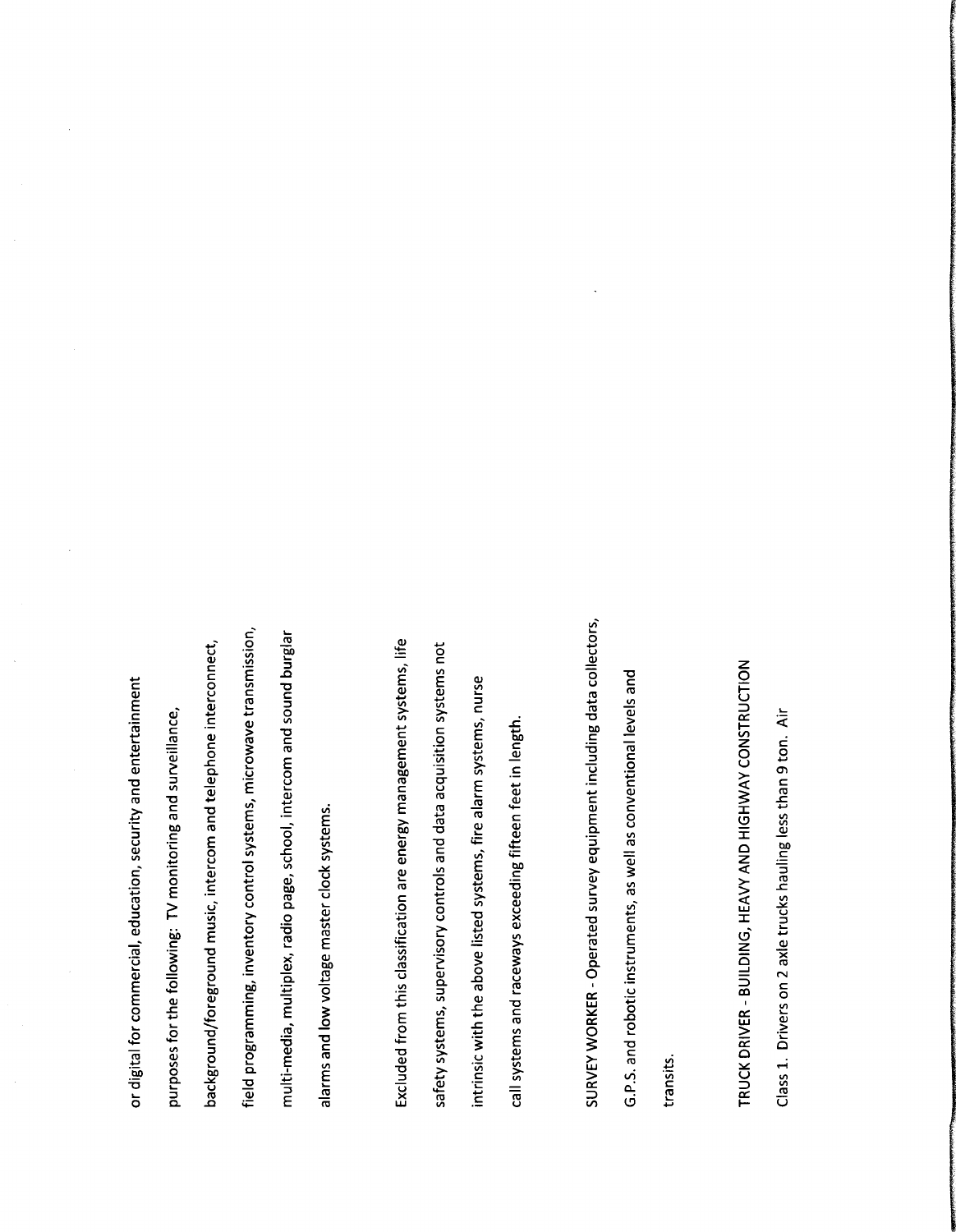and  $\overline{ }$  well as  $\overline{ }$ machines and brooms, including those  $\overline{\phantom{0}}$  $\mathbf{z}$  $\tilde{\phantom{a}}$  $\overline{\phantom{a}}$  $\overline{\phantom{a}}$ helpers, warehouse was a more of the contract of the contract of the contract of the contract of the contract of the contract of the contract of the contract of the contract of the contract of the contract of the contract of the co employees, mechanic  $\overline{\phantom{a}}$ greasers and tiremen,  $\overline{\phantom{a}}$ trucks  $\mathcal{L}$  when  $\overline{\phantom{a}}$  in the set of  $\overline{\phantom{a}}$ materials,  $\overline{\phantom{a}}$ ნ<br>ნ  $\frac{a}{2}$  $\leftarrow$ and on-ب  $\div$ site, and  $\leftarrow$  $=$ up  $\frac{1}{2}$ ت<br>ت  $\frac{6}{10}$ 

compressor

separate

 $\overline{\phantom{a}}$  $\overline{c}$ or  $\overline{\phantom{a}}$ axle trucks hauling more than 9 t ع hauling less  $\overline{\phantom{a}}$  $\blacktriangleleft$  $\overline{\phantom{a}}$  $\frac{1}{4}$ winch the contract of the contract of the contract of the contract of the contract of the contract of the contract of the contract of the contract of the contract of the contract of the contract of the contract of the cont  $\tau$ hydrolift and the second second second second second second second second second second second second second second second second second second second second second second second second second second second second second s trucks,  $\overline{\phantom{a}}$  $\mathbf{t}$ or similar equipment  $\sim$   $\sim$ used and developed and for transportation purposes.  $\equiv$  $\tilde{\phantom{a}}$ ت<br>ن  $\frac{6}{10}$  $\overline{ }$  $\overline{\phantom{m}}$  $\div$  $\ddot{\phantom{0}}$  $\cdot$ 

 $\tilde{\phantom{a}}$  $\frac{1}{2}$  $\overline{\phantom{a}}$ or  $\leftarrow$ axle trucks  $\overline{\phantom{a}}$  and  $\overline{\phantom{a}}$  $\overline{\phantom{0}}$  $\overline{\phantom{a}}$ or more. Drivers on  $\overline{\phantom{a}}$  $\overline{\phantom{a}}$  $\overline{\phantom{a}}$  $\overline{\mathbf{u}}$  $\overline{\phantom{m}}$ mechanics and  $\overline{\phantom{a}}$ forepersons, and dispatchers. Five axle or more than the contract of the contract of the contract of the contract of the contract of the contract of the contract of the contract of the contract of the contract of the contract of the contract of the contract of the combination of the combination of the combination of the combination of the combination of the combination of the combination of the combination of the combination of the combination of the combination of the combination o  $\overline{\phantom{a}}$ 

combination

 $\overline{\phantom{a}}$ 

and

writers.

 $\tilde{\phantom{a}}$  $\frac{1}{4}$ Boy and  $\mathsf{\bm{v}}$ Distributors.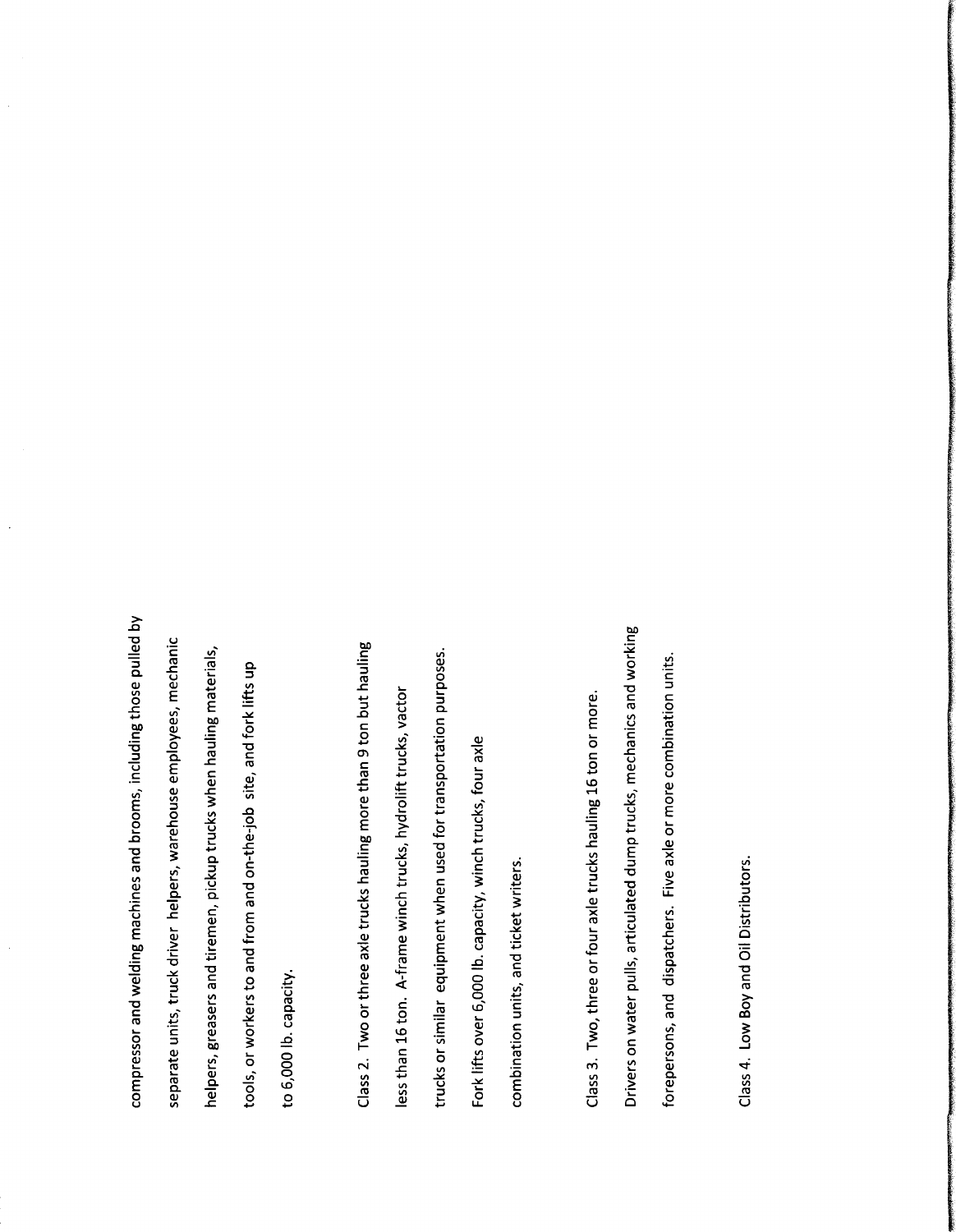$\tilde{\phantom{a}}$ 5. Drivers  $\tilde{\phantom{a}}$ require  $\cdots$ protective and the contract of the contract of the contract of the contract of the contract of the contract of clothing  $\tilde{\phantom{a}}$ 

employed on hazardous company of the company of the company of the company of the company of the company of the company of  $\overline{\phantom{a}}$  $\tilde{\phantom{a}}$ 

TRUCK CONTINUES. DRIVER- $\overline{\phantom{a}}$  $\sim$  $\sim$ RESEALING  $\tilde{\phantom{a}}$ 

This shall<br>carto  $\equiv$ workers and the contract of the contract of the contract of the contract of the contract of the contract of the contract of the contract of the contract of the contract of the contract of the contract of the contract of th and mechanics are constructed in the construction of the construction of the construction of the construction of the construction of the construction of the construction of the construction of the construction of the construct  $\tilde{\phantom{a}}$ drive contractor .<br>ما owned,  $\overline{\phantom{a}}$ or المستقب pickup,  $\overline{v}$ service, or oil distributor  $\overline{\phantom{a}}$ The work in the contract of the contract of the contract of the contract of the contract of the contract of the contract of the contract of the contract of the contract of the contract of the contract of the contract of the co  $\overline{\phantom{a}}$ transporting the contract of the contract of the contract of the contract of the contract of the contract of the contract of the contract of the contract of the contract of the contract of the contract of the contract of t materials  $rac{1}{2}$ including ع not limited to, oils, aggregate supplies,  $\overline{\phantom{a}}$  $$ and  $\overline{\phantom{a}}$ to or  $\leftarrow$  $\overline{\phantom{a}}$ ٠ site; distributing material oil or  $\overline{\phantom{a}}$ asphalt and a<br>and stock piling  $\sim$   $\sim$ ء. <u>connection</u>  $\tilde{\phantom{a}}$  $\overline{\phantom{a}}$ actual oil and  $\mathbf{\ddot{o}}$ contract.  $\mathbf{r}$ Truck Driver(  $\cup$  . Chip<br>C  $\sim$ does  $\overline{\phantom{a}}$ in column 2012 and 2013 supplier delivered materials.

OPERATING  $\blacksquare$ and the second control of the second control of the second control of the second control of the second control of the second control of the second control of the second control of the second control of the second control o Heavy and the second contract of the second contract of the second contract of the second contract of the second contract of the second contract of the second contract of the second contract of the second contract of the s  $\overline{\phantom{a}}$  $-$ CONSTRUCTION  $\overline{\phantom{0}}$  $\frac{1}{\sqrt{2}}$ Derricks, Shovels, Gradalls, Mechanics, Tractor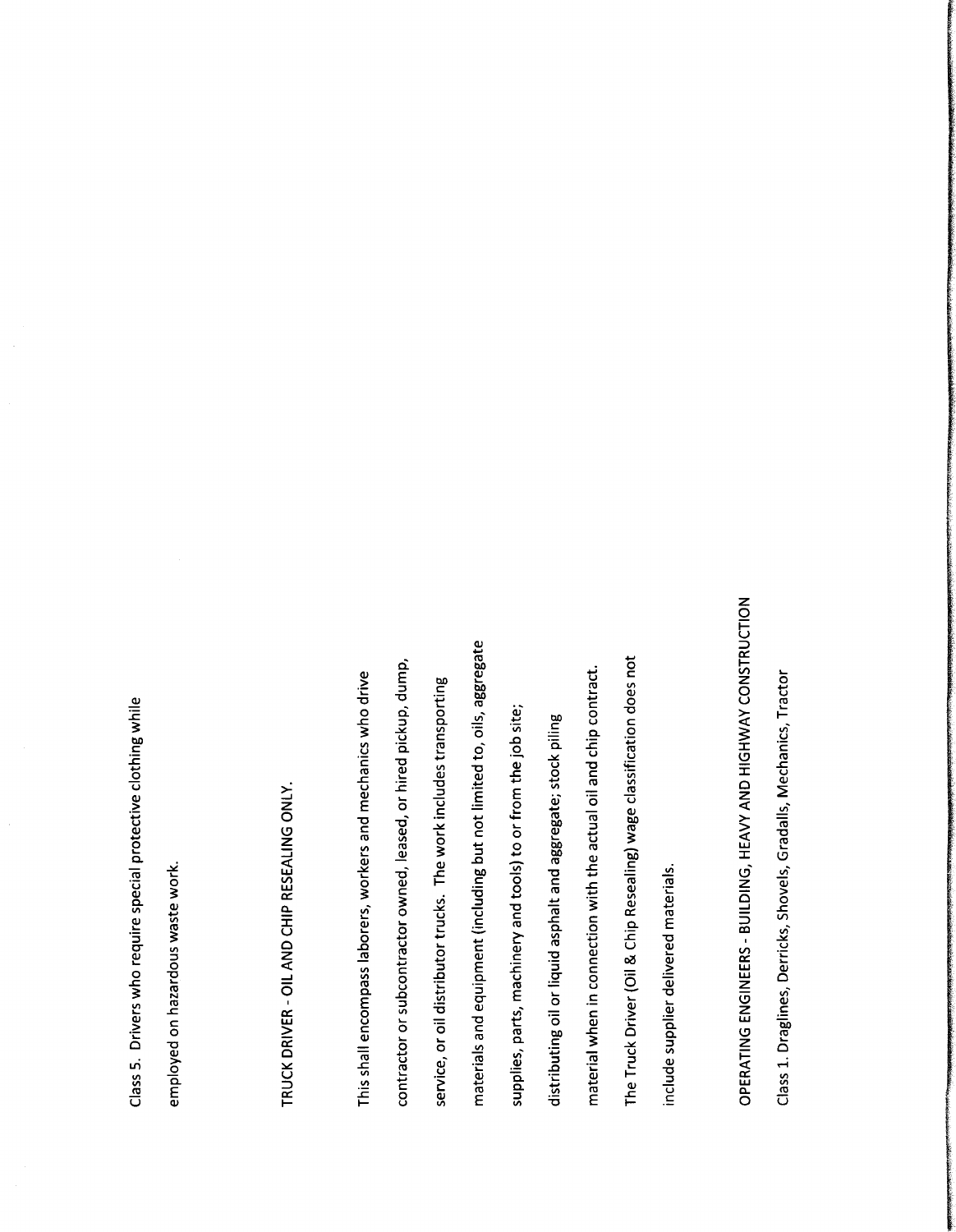Highlift, Tournadozer, <u>concrete</u> Mixers  $\overline{\phantom{a}}$  $\bm{\omega}$ Tournamixer, Two sets in the contract of the contract of the contract of the contract of the contract of the contract of the contract of the contract of the contract of the contract of the contract of the contract of the contract of th Drum Machine,  $\overline{\phantom{a}}$ Drum  $\rightarrow$  $\tilde{\phantom{a}}$ Tower or Boom, Cableways, Tower Machines,  $-$ Patrol, Boom Tractor, Boom or  $\tilde{\phantom{a}}$  $\mathbf{r}$  $\overline{\phantom{a}}$ or Hydraulic Company of the company of the company of the company of the company of the company of the company of Boom Truck,  $\bullet$  Tournament and  $\bullet$ Tractor  $\overline{\phantom{a}}$ Scoops, Bulldozer, Push Tractor, Asphalt Planer, Finishing Machine on Asphalt,  $\overline{\phantom{a}}$ Rollers on Earth, Rollers on Asphalt  $\epsilon$ Ross  $\sim$ or similar Machine,  $\tilde{\phantom{a}}$ Processing Machine, Asphalt  $\blacksquare$ Engineer, Paver  $\sim$ Dredging Equipment, or Dredge Engineer, or Dredge  $\sim$  $\tilde{\phantom{a}}$  $\epsilon$ Plant Engineer,  $\tilde{\phantom{a}}$ or similar  $\overline{\phantom{a}}$ machine, <u>rando de la conc</u>rete de la concrete de la concrete de la concrete de la concrete de la concrete de la concrete d  $\blacksquare$  $\blacksquare$ or v, Mounted, Engineer or Rock Crusher Plant, Concrete Plant Engineer, Ditching Machine  $\tilde{\phantom{a}}$ dual attachment, Tractor Mounted Loaders, Hydro  $\tilde{\phantom{a}}$  $\bullet$  . The standard state  $\bullet$ or Dinkey Locomotives,  $\sim$  scoopers and  $\sim$ european anno 1970. Anno 1970 anno 1970 ann ann an t-Loader, o, Cement Machine, w  $-$ Elevating Machine, Power Blade, Drilling Machine, including  $\tilde{\phantom{a}}$ Testing, Caissons,  $\cdot$ or  $\mathbf{\varpi}$ similar  $\overline{\phantom{a}}$ drilling machines,  $\overline{\phantom{a}}$ Driven Paint Machine, ட  $\sim$  1 Machine, Pipe \<br>china Machine, Pipe Bending Machine, Apsco Paver, Boring  $\overline{\phantom{a}}$  $Head$ Greaser), Barber-Greene  $-$ Formless Paver, (  $\tilde{\phantom{a}}$ Point System), Concrete  $\sim$   $\sim$  $\overline{\phantom{a}}$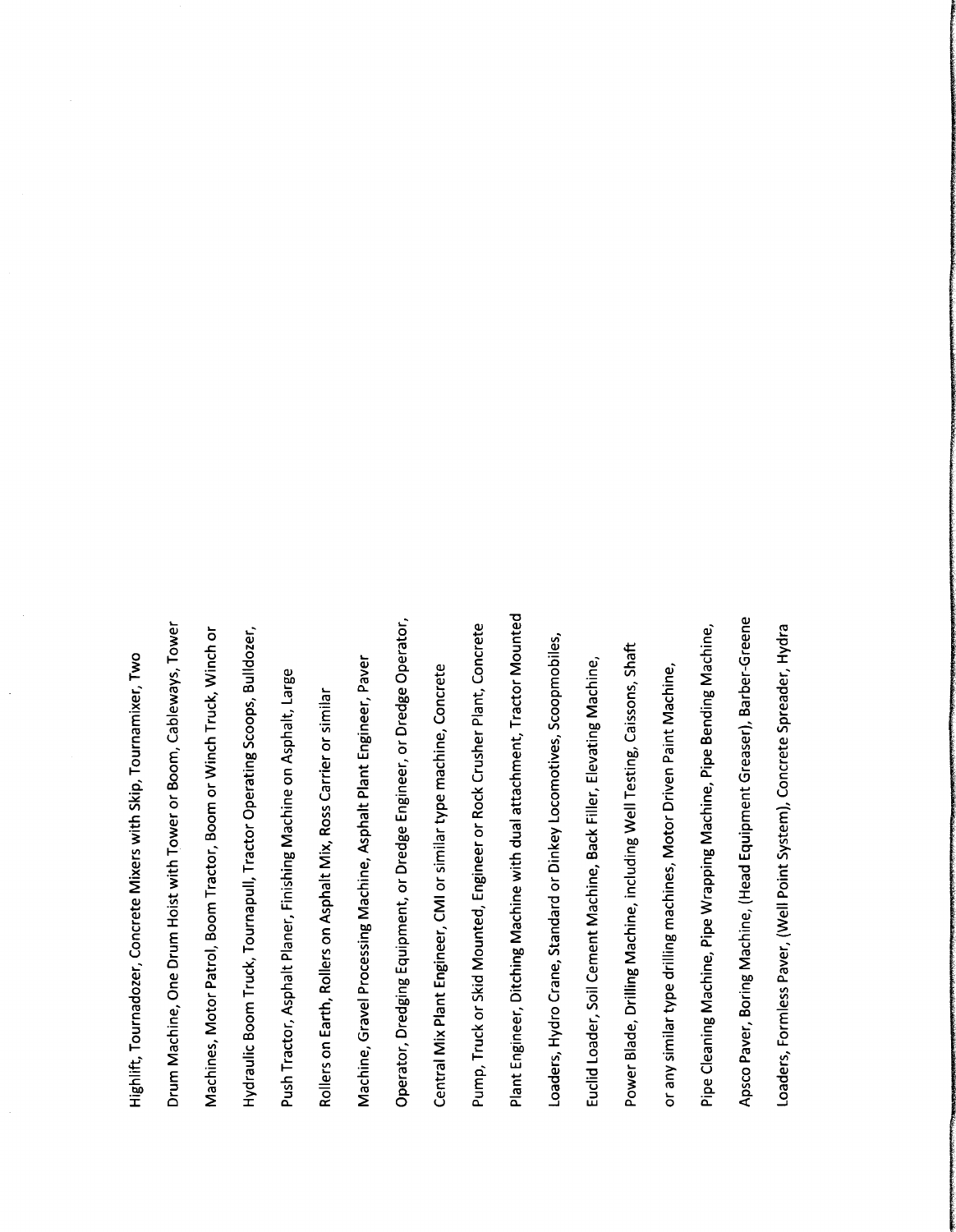Ax, v, Saw, Marine Scoops, Brush Mulcher, Brush Burner,  $\blacksquare$ Placer, Tree Mover, Helicopter  $\tilde{\phantom{a}}$  $\bar{\widehat{\mathbf{e}}}_$ v, or Crawler, Stump Remover, Root Rake, Tug Boat  $\sim$ Refrigerating Machine, Freezing Operator,  $\tilde{\phantom{a}}$  $\checkmark$ v, Propelled,  $\rightarrow$ Seeder, Straw Blower, Power Sub Grader,  $\bf{v}$ Float,  $\blacksquare$ Self- I<br>Self- Propelled<br>Self- Propelled Pavement Breaker,  $\overline{\phantom{a}}$ or  $\cdot$   $\cdot$  $\overline{\phantom{a}}$ Machine), Two contracts of the contracts of the contracts of the contracts of the contracts of the contracts of the contracts of the contracts of the contracts of the contracts of the contracts of the contracts of the contracts of t  $\overline{A}$ Compressors hooked and the state of the state of the state of the state of the state of the state of the state of the state of the state of the state of the state of the state of the state of the state of the state of the state of the  $\bar{m}$  $\overline{\phantom{a}}$  $\bullet$  .  $\epsilon$  $\mathbf{\mathcal{L}}$ v, Air, Fork  $\sim$  $\tilde{\phantom{a}}$  $\overline{\phantom{a}}$ for landscaping  $\tilde{\phantom{a}}$  $\frac{1}{5}$  $\bullet$  . The seaman is the seaman in the seaman in the seaman in the seaman in the seaman in the seaman in the seaman in the seaman in the seaman in the seaman in the seaman in the seaman in the seaman in the seaman in the Tiller, Bo  $\epsilon$ Rago  $\tilde{\phantom{a}}$ and  $\cdot$   $\cdot$  $\overline{\phantom{a}}$  $\bar{5}$  $\mathbf{r}$ Float, v, Machine,  $\overline{\phantom{a}}$  $-$ Concrete or Asphalt  $\epsilon$  and  $\epsilon$  $\sim$  snow  $\sim$  $\mathbf r$ Operator, Backhoe,  $\blacksquare$ Tractors ( with attachments), 4 F  $\overline{\phantom{a}}$ System ( Power Lift or  $\cdot$  .  $\overline{\phantom{a}}$ v, Steer(  $\mathbf{p}$  $\checkmark$ or similar  $\overline{\phantom{a}}$  $\overline{\phantom{a}}$ Shears,  $\overline{\phantom{a}}$ Blaster.  $\sim$  $\frac{1}{2}$ Mixers with the contract of the contract of the contract of the contract of the contract of the contract of the contract of the contract of the contract of the contract of the contract of the contract of the contract of the contr Skips, Rock Crusher, Ditching Machine and the contract of the contract of the contract of the contract of the contract of the contract of the contract of the contract of the contract of the contract of the contract of the contract of the contract of th under ັບ<br>ທ Machine,  $\tilde{\phantom{a}}$ Drum Machines with the contract of the contract of the contract of the contract of the contract of the contract of the contract of the contract of the contract of the contract of the contract of the contract of the contract of the contr Tower or Boom, .<br>दा Self-Propelled and the control of the control of the control of the control of the control of the control of the control of the control of the control of the control of the control of the control of the control of the control o Concrete Saw, Machine Mounted Post Hole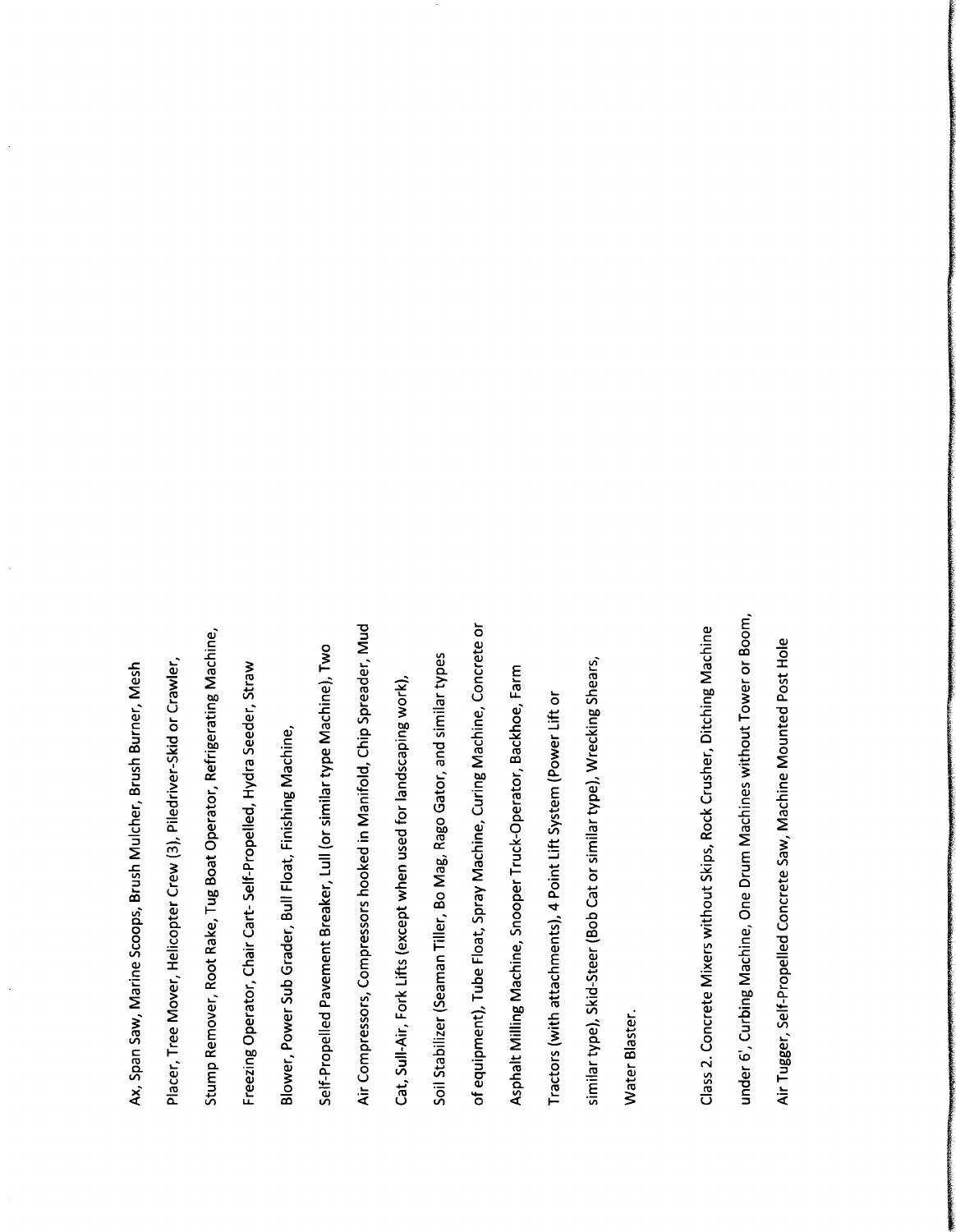Digger,  $\overline{\phantom{a}}$ to  $\ddotsc$ Generators,  $\overline{\phantom{a}}$ Pumps  $\widetilde{5}$ Machines,  $\overline{ }$ 9.  $\overline{\phantom{a}}$  $\overline{A}$  $\mathbf \omega$ cu. ت.<br>∉ under, Rollers on Aggregate and v,  $\tilde{\phantom{a}}$ Surfaces, Fork  $\overline{\phantom{a}}$  $\tilde{\phantom{a}}$ used and the set of the set of the set of the set of the set of the set of the set of the set of the set of the set of the set of the set of the set of the set of the set of the set of the set of the set of the set of the for landscaping  $\tilde{\phantom{a}}$ Concrete and Blacktop  $\tilde{\phantom{a}}$ Machine,  $\tilde{\phantom{a}}$ water in the contract of the contract of the contract of the contract of the contract of the contract of the contract of the contract of the contract of the contract of the contract of the contract of the contract of the c Pump,  $\tilde{\phantom{a}}$ Air  $\mathcal{L}$ or Steam  $\sim$ One \<br>One \ Machine, Truck  $\overline{\phantom{a}}$  $\epsilon$ — Gunnite  $\overline{\phantom{a}}$ House Elevators  $\mathcal{L}$  $\overline{\phantom{a}}$ for hoisting material, Engine Tenders,  $$ wagon and the state of the state of the state of the state of the state of the state of the state of the state of the state of the state of the state of the state of the state of the state of the state of the state of the  $\blacksquare$ Flex Plane, Conveyor, Siphons and Pulsometer, Switchman, Fireman on  $\blacksquare$ Pots, Fireman on Asphalt Plants, Distributor Operator on Trucks,  $\blacksquare$ Self- Propelled and the Self- Propelled and the Propelled and the Propelled and the Propelled and the Self- Propelled and the Self- Propelled and the Self- Propelled and the Propelled and the Propelled and the Propelled an Power Broom, Striping Machine (  $$ driven), Form Tamper, Bulk Cement  $\blacksquare$  $\equiv$ Greaser, Deck Hands, Truck  $\sim$  $\check{ }$ Driver,  $\sim$ Blimps, Form Grader, Temporary Heat, Throttle  $\tilde{\phantom{a}}$ Super Sucker  $\ddotsc$ similar  $\overline{\phantom{a}}$  $\bar{5}$ 

 $\sim$  $\frac{1}{2}$  $\sim$ Truck or Crawler  $\tilde{\phantom{a}}$ Rough Terrain  $\sim$  $\sim$   $-$ Picker), Tower  $\tilde{\phantom{a}}$ Overhead  $\tilde{\phantom{a}}$ 

 $\tilde{\phantom{a}}$ Classifications of  $\tilde{\phantom{a}}$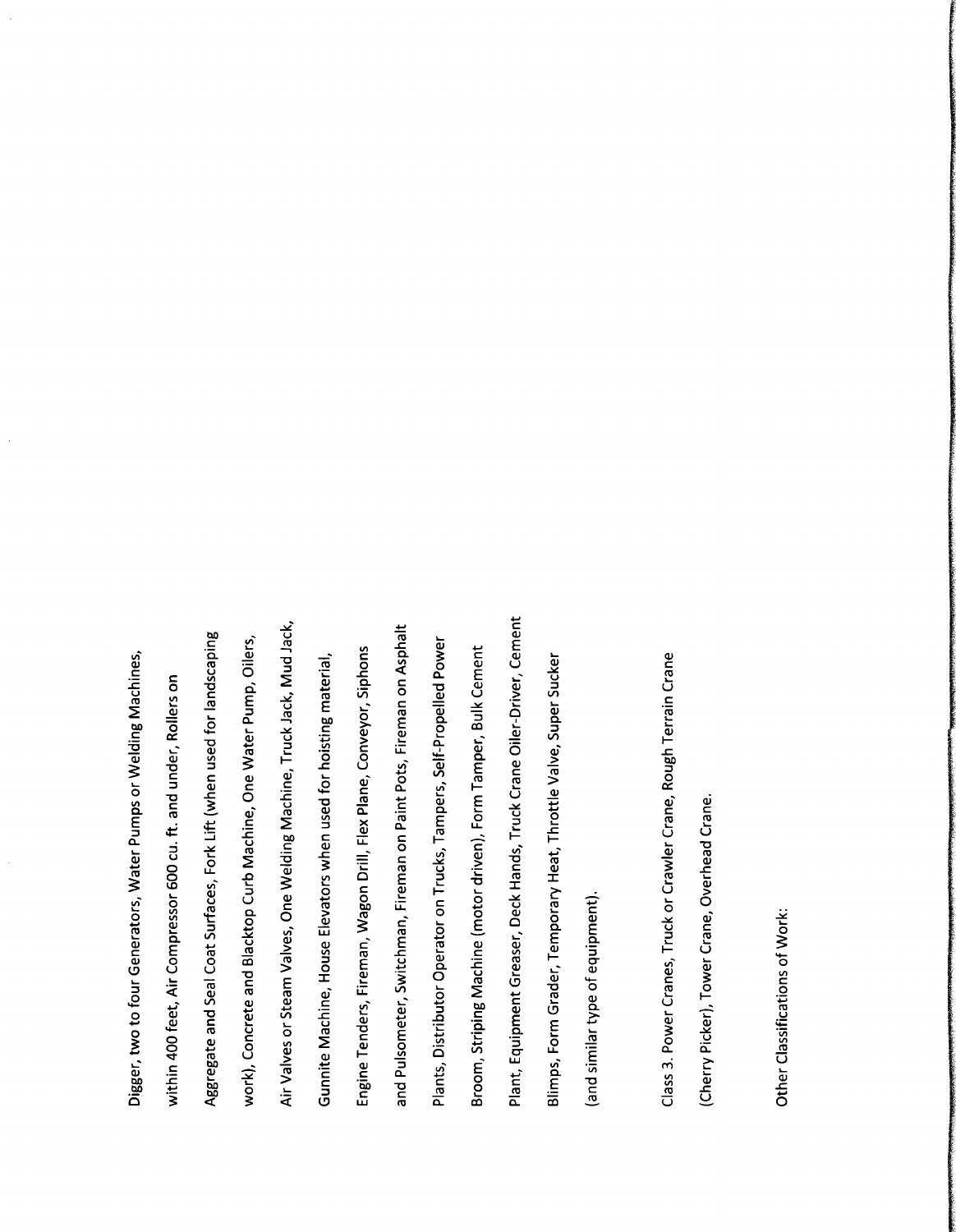r – definition of the contract of the contract of the contract of the contract of the contract of the contract of the contract of the contract of the contract of the contract of the contract of the contract of the contract of of contract and contract the contract of the contract of the contract of the contract of the contract of the contract of the contract of the contract of the contract of the contract of the contract of the contract of the cont not otherwise set  $\mathbf \omega$  $\overline{\phantom{a}}$ Department generally has on file such definitions  $\overline{\phantom{a}}$ are available. Ifa task to e<br>B<br>S is not  $\cdot$ to one of  $\overline{\phantom{a}}$ classifications contacted  $\circ$  $\mathbf{p}$ set  $\overline{\phantom{a}}$ the I  $\mathcal P$ upon ang mga magaalang sa magaalang sa magaalang sa magaalang sa magaalang sa magaalang sa magaalang sa magaalang sa magaalang sa magaalang sa magaalang sa magaalang sa magaalang sa magaalang sa magaalang sa magaalang sa m being v, which i<br>e, such  $\overline{\phantom{a}}$ has such a<br>xist by<br>xist by  $\ddotsc$ <u>provide</u> such  $\sim$ such rate being deemed  $\tilde{e}$  $\bar{\epsilon}$ ا⊒.  $\overline{\phantom{a}}$ document.  $\ddot{}$ none<br>Digital<br>Digital  $\sim$ rate  $\sim$ to  $\overline{\phantom{a}}$  $\overline{\phantom{a}}$ the  $\overline{e}$ v, undertake a :<br>then deemed<br>then deemed such  $\cdots$ ا تمک  $\overline{\phantom{a}}$ deemed to have existed  $\overline{\phantom{a}}$  $\overline{\phantom{a}}$ le 11 requires these, or  $\boldsymbol{\varpi}$ classification in the contraction of the contraction of the contraction of the contraction of the contraction of the contraction of the contraction of the contraction of the contraction of the contraction of the contractio not  $\equiv$  $\overline{\phantom{a}}$ contact contact the contact of the contact of the contact of the contact of the contact of the contact of the contact of the contact of the contact of the contact of the contact of the contact of the contact of the contact  $\overline{\phantom{a}}$ **ان**  $\sim$ 792  $\blacksquare$ for was a contract of the contract of the contract of the contract of the contract of the contract of the contract of the contract of the contract of the contract of the contract of the contract of the contract of the contract rates or

clarifications. LANDSCAPING Landscaping  $\tilde{\phantom{a}}$  $\leftarrow$ under theexisting classifications for laborer, operating engineer and  $\overline{\phantom{a}}$ driver.  $\blacksquare$ work **p** l<br>ad